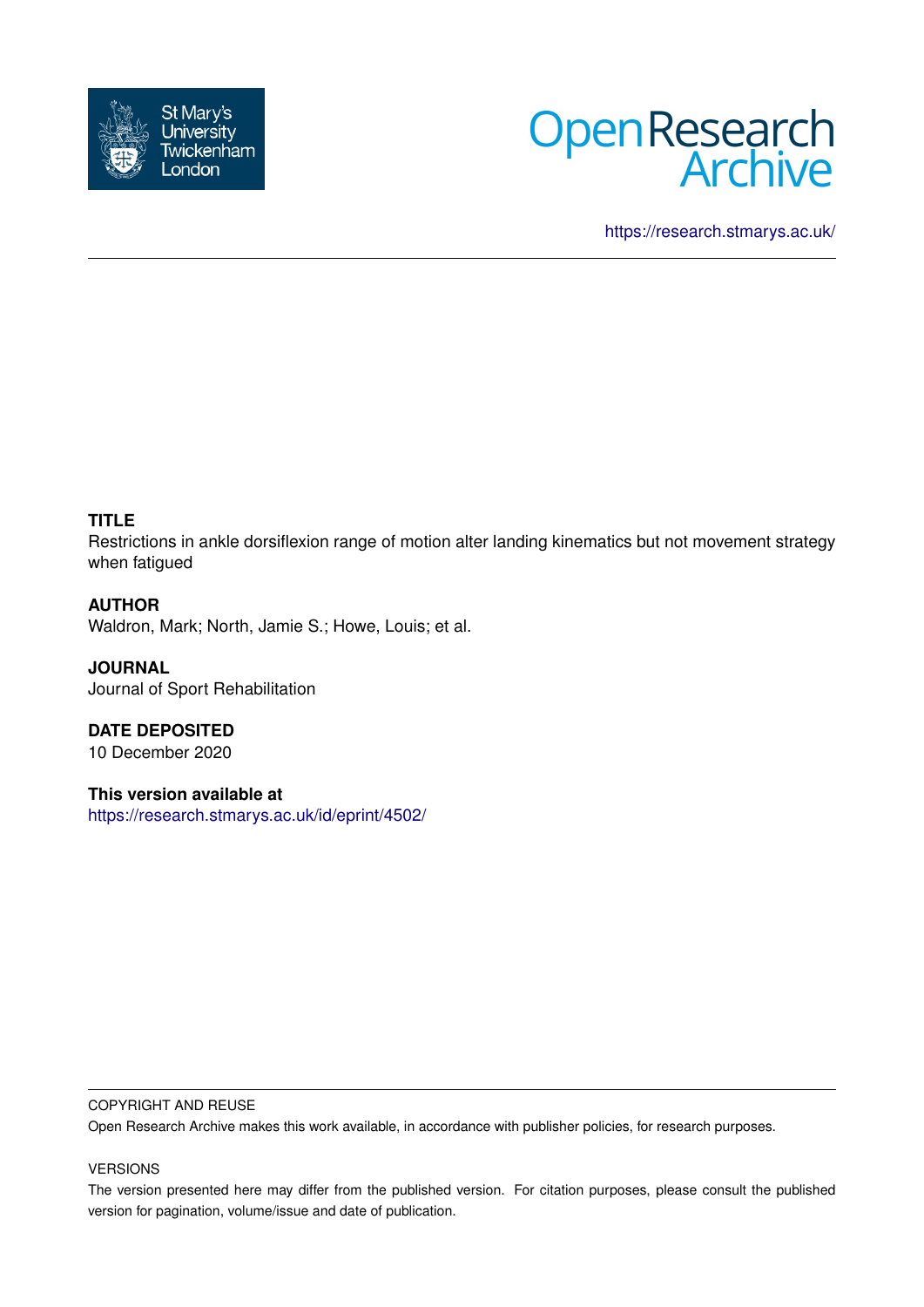**Title:** Restrictions in ankle dorsiflexion range of motion alter landing kinematics but not movement strategy when fatigued

#### **ABSTRACT**

**Context:** Ankle dorsiflexion range of motion (DF ROM) has been associated with a number of kinematic and kinetic variables associated with landing performance that increase injury risk. However, whether exercise-induced fatigue exacerbates compensatory strategies has not yet been established.

**Objectives:** i) explore differences in landing performance between individuals with restricted and normal ankle DF ROM, and ii) identify the effect of fatigue on compensations in landing strategies for individuals with restricted and normal ankle DF ROM.

**Design:** Cross-sectional.

**Setting:** University research laboratory.

 **Patients or Other Participants:** 12 recreational athletes with restricted ankle DF ROM (restricted group) and 12 recreational athletes with normal ankle DF ROM (normal group).

 **Main Outcome Measure(s):** Participants performed five bilateral drop-landings, before and following a fatiguing protocol. Normalized peak vertical ground reaction force (vGRF), time to peak vGRF and loading rate were calculated, alongside sagittal plane initial contact angles, peak angles and joint displacement for the ankle, knee and hip. Frontal plane projection angles were also calculated.

**Results:** At baseline, the restricted group landed with significantly less knee flexion (*P* =

22 0.005, effect size  $[ES] = 1.27$ ) at initial contact and reduced peak ankle dorsiflexion ( $P \le$ 

0.001, ES = 1.67), knee flexion (*P* < 0.001, ES = 2.18) and hip flexion (*P* = 0.033, ES = 0.93)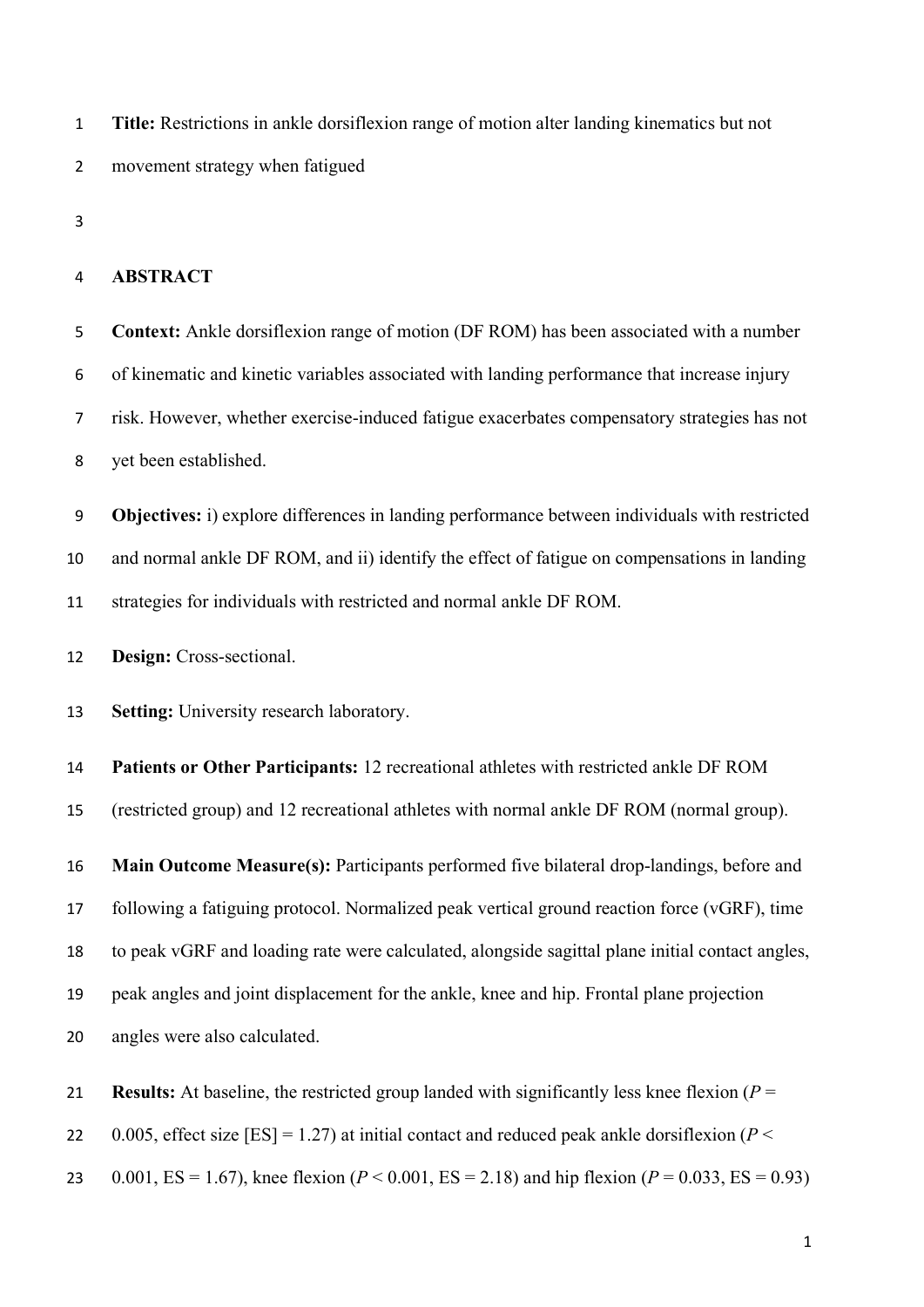| 25 | for the ankle ( $P < 0.001$ , ES = 1.78), knee ( $P < 0.001$ , ES = 1.78) and hip ( $P = 0.028$ , ES = |
|----|--------------------------------------------------------------------------------------------------------|
| 26 | $0.96$ ) joints.                                                                                       |
| 27 | Conclusions: These findings suggest individuals with restricted ankle DF ROM adopt                     |
| 28 | different landing strategies than those with normal ankle DF ROM. This is exacerbated when             |
| 29 | fatigued, although the functional consequences of fatigue on landing mechanics in individuals          |
| 30 | with ankle DF ROM restriction are unclear.                                                             |
| 31 | Keywords: joint mechanics, ankle restriction, drop-landings                                            |
| 32 |                                                                                                        |
| 33 |                                                                                                        |
| 34 |                                                                                                        |
| 35 |                                                                                                        |
| 36 |                                                                                                        |
| 37 |                                                                                                        |
| 38 |                                                                                                        |
| 39 |                                                                                                        |
| 40 |                                                                                                        |
| 41 |                                                                                                        |
| 42 |                                                                                                        |
| 43 |                                                                                                        |

angles. Sagittal plane joint displacement was also significantly less for the restricted group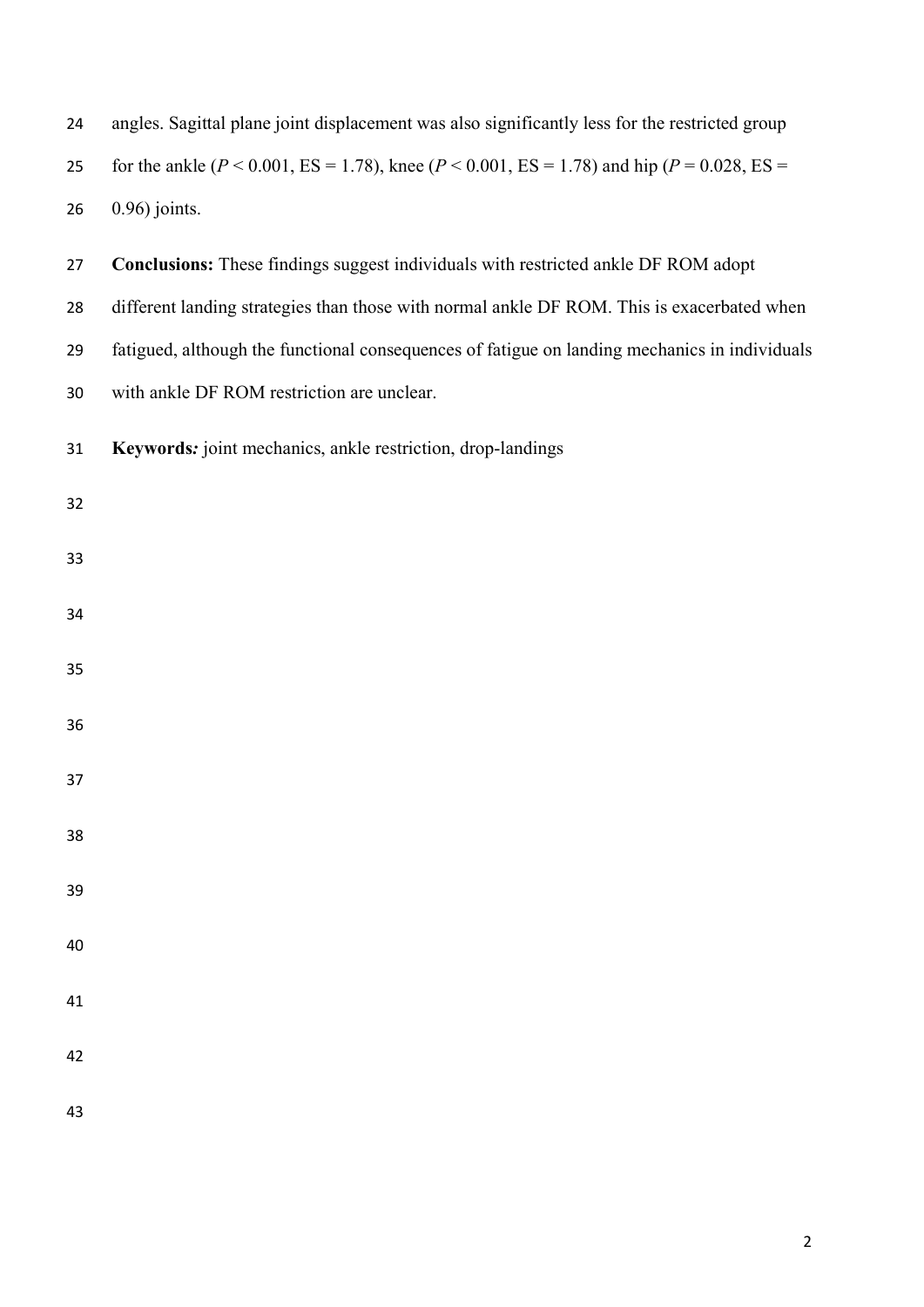### **INTRODUCTION**

 Peak vertical ground reaction forces (vGRF) > 8 times bodyweight have been reported during 46 bilateral landings, which has been identified as a causal factor for lower limb injuries.<sup>2</sup> To support dissipation of vGRF during landings, simultaneous flexion at the ankle, knee and hip 48 ioints following ground contact must occur.<sup>3,4</sup> Thus, movement strategies that assist in attenuating vGRF and enhancing sufficient load sharing across joint segments are advantageous for reducing injury risk. For example, sagittal plane ankle, knee and hip joint 51 alignment at initial contact<sup>5-7</sup> and at peak knee flexion<sup>4</sup> influence the magnitude of peak vGRF during landings, while greater angular joint displacement for the ankle, knee and hip 53 joint supports the load sharing of peak vGRF across each joint segment.<sup>8</sup> Adopting a movement strategy which keeps peak vGRF below an injury-provoking threshold reduces 55 acute<sup>9</sup> and chronic<sup>10</sup> injury risk in the lower extremity.

 The knee and hip joints have been identified as primary segments for shock absorption during 58 bilateral drop-landings.<sup>3</sup> However, restrictions in ankle dorsiflexion range of motion (DF ROM) can negatively influence the coordination of the proximal segments during landings by imposing a mechanical organismic constraint that can limit an individual's capacity to adopt 61 effective movement strategies.<sup>11-14</sup> It is therefore possible that reduced ankle DF ROM contributes to the development of compensatory strategies throughout the lower extremity in 63 an attempt to maintain peak vGRF below an intolerable threshold.<sup>12</sup> Consistent with this suggestion, several studies have reported no relationship between ankle mobility and landing forces.<sup>12-14</sup> However, ankle DF ROM measured using the weight-bearing lunge test (WBLT), 66 is related to ankle dorsiflexion ( $r = -0.31$  to  $-0.34$ ) and knee flexion ( $r = -0.37$  to  $-0.41$ ) angles at initial contact during bilateral drop-landings from drop heights equating to 100% and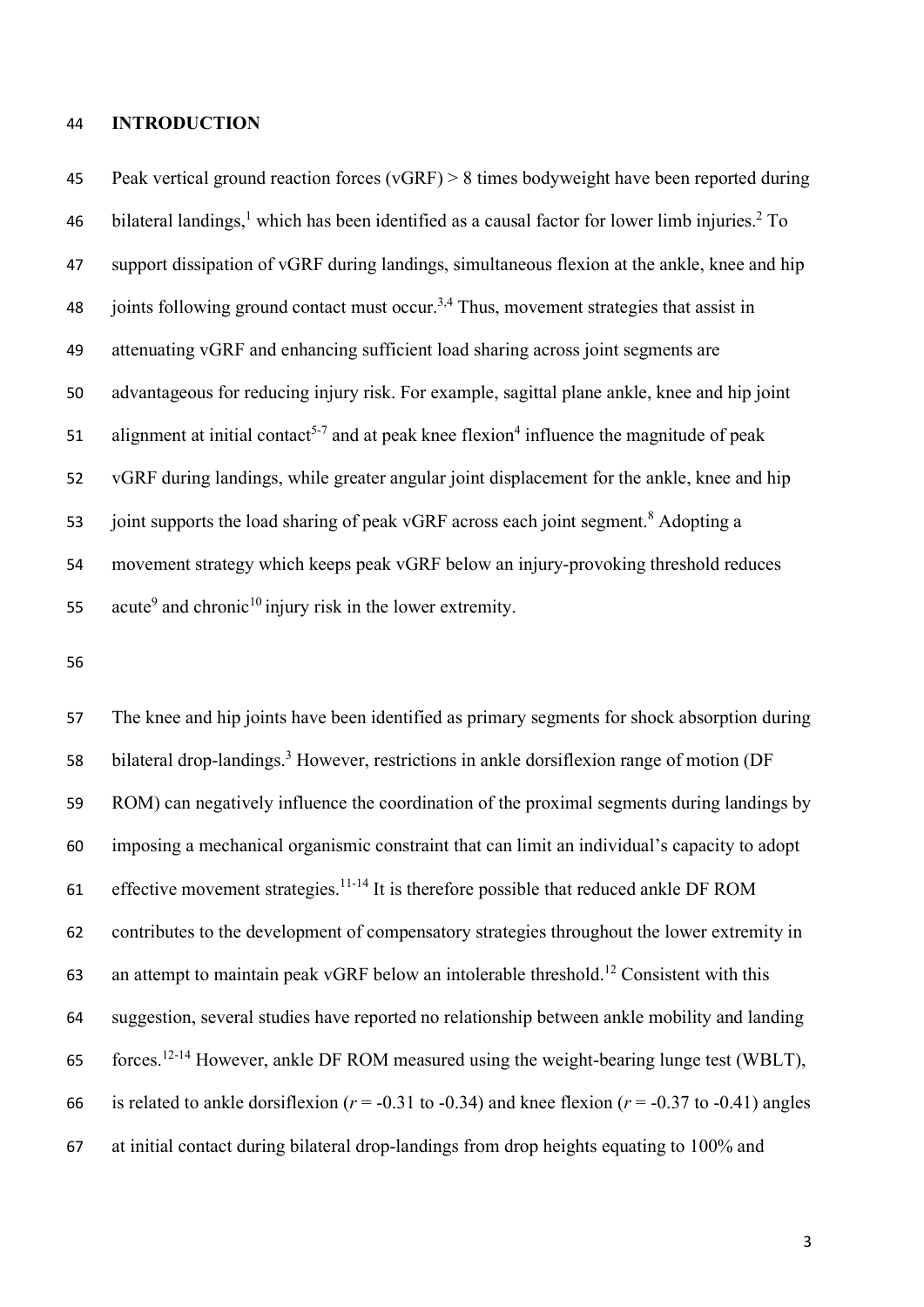68 150% of countermovement jump (CMJ) height in recreational athletes.<sup>12</sup> In the same 69 investigation, significant relationships were also found between ankle DF ROM and peak 70 ankle dorsiflexion ( $r = -0.43$  to  $-0.44$ ), knee flexion ( $r = -0.42$  to  $-0.52$ ) and frontal plane 71 projections angles (FPPA)  $(r = 0.37)$  at the moment of peak knee flexion during bilateral 72 drop-landings. These findings suggest restrictions in ankle DF ROM cause a stiffer landing 73 strategy through limiting knee flexion, necessitating compensations at initial ground contact 74 and the moment of peak knee flexion to prevent excessive peak vGRF.

75

76 The kinematic and kinetic variables associated with landing performance can also be affected 77 by exercise-induced fatigue (defined as the inability for the neuromuscular system to 78 maintain mechanical work for a given task<sup>15</sup>), as it has been shown to increase injury risk.<sup>16</sup> 79 This may occur during prolonged activities, such as repetitive jumping, which results in 80 exercise-induced fatigue that reduces lower extremity force production.<sup>17</sup> To attenuate peak 81 vGRF, altered movement strategies are required to compensate for diminished muscular force 82 production. As such, ankle plantar flexion has acutely increased (mean difference  $= 10.6^{\circ}$ ) 83 under fatigue whilst knee flexion angles have decreased (mean difference  $= 7.0^{\circ}$ ) at initial 84 contact during bilateral drop-landings.<sup>18</sup> These alterations in coordination strategies help to 85 prevent fatigue-induced increases in peak vGRF by increasing angular joint displacement for 86 the ankle and knee joint.<sup>8</sup> Interestingly, such compensations are similar to those demonstrated 87 at initial contact by individuals with restrictions in ankle DF ROM.<sup>12</sup> It may be that when in a 88 fatigued state, individuals with limited ankle DF ROM are unable to alter joint alignment at 89 initial contact as a strategy to manage peak vGRF due to the mobility restriction already 90 requiring this compensation.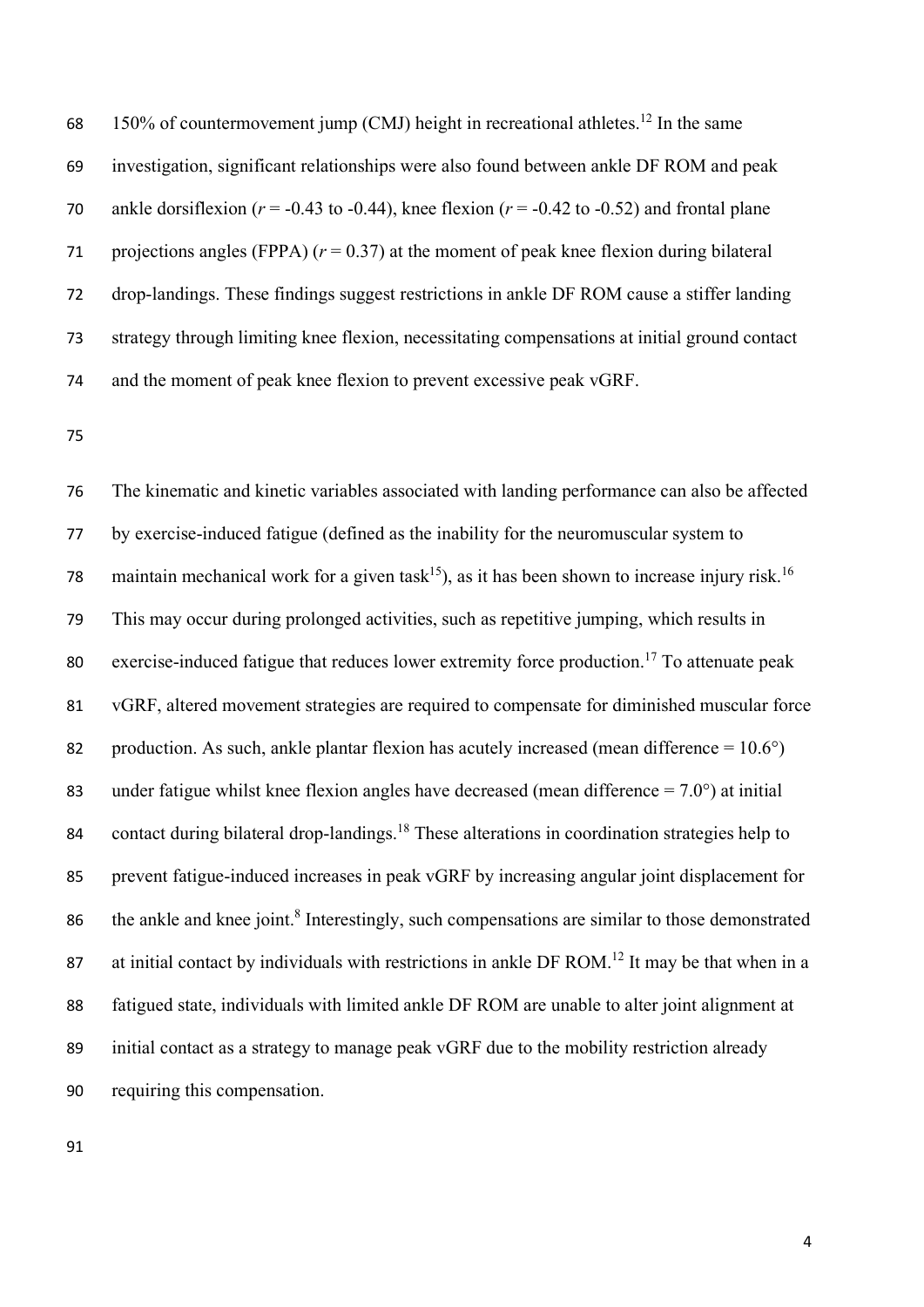It is also feasible that reduced DF ROM limits degrees of movement freedom across key lower-limb segments at peak knee flexion during landings, which may control peak vGRF in 94 a fatigued state. Madigan and Pidcoe<sup>19</sup> found that when participants were acutely fatigued, 95 peak ankle dorsiflexion (mean difference  $= 4.5^{\circ}$ ) and knee flexion angles increased (mean 96 difference =  $6.7^{\circ}$ ) resulting in a 0.45 N·kg<sup>-1</sup> reduction in peak vGRF during landings. 97 Similarly, James, Scheuermann and Smith<sup>20</sup> detected increased angular joint displacement for 98 the knee (mean difference  $= 7.9^{\circ}$ ) and a 22% decrease in peak vGRF during bilateral drop- landings after fatiguing exercise. Collectively, these studies show that when individuals are fatigued, attenuation of peak vGRF is achieved by increasing the vertical displacement of centre of mass. For individuals whose movement is constrained by a restriction in ankle DF ROM, this compensatory strategy may not be fully available and their ability to cope with the addition of fatigue may be compromised.

 Therefore, the aims of this study were: i) to examine differences in landing performance between individuals with restricted and normal ankle DF ROM and ii) identify the effect of fatigue on the compensations in landing strategies for individuals with restrictions in ankle DF ROM. We hypothesized that: i) individuals with limitations in ankle DF ROM will present with detectable differences in landing mechanics, and ii) individuals with restricted ankle DF ROM would fail to adopt vGRF attenuation-related strategies demonstrated by individuals with sufficient ankle DF ROM, during landing in a fatigued state.

## **METHODS**

**Design**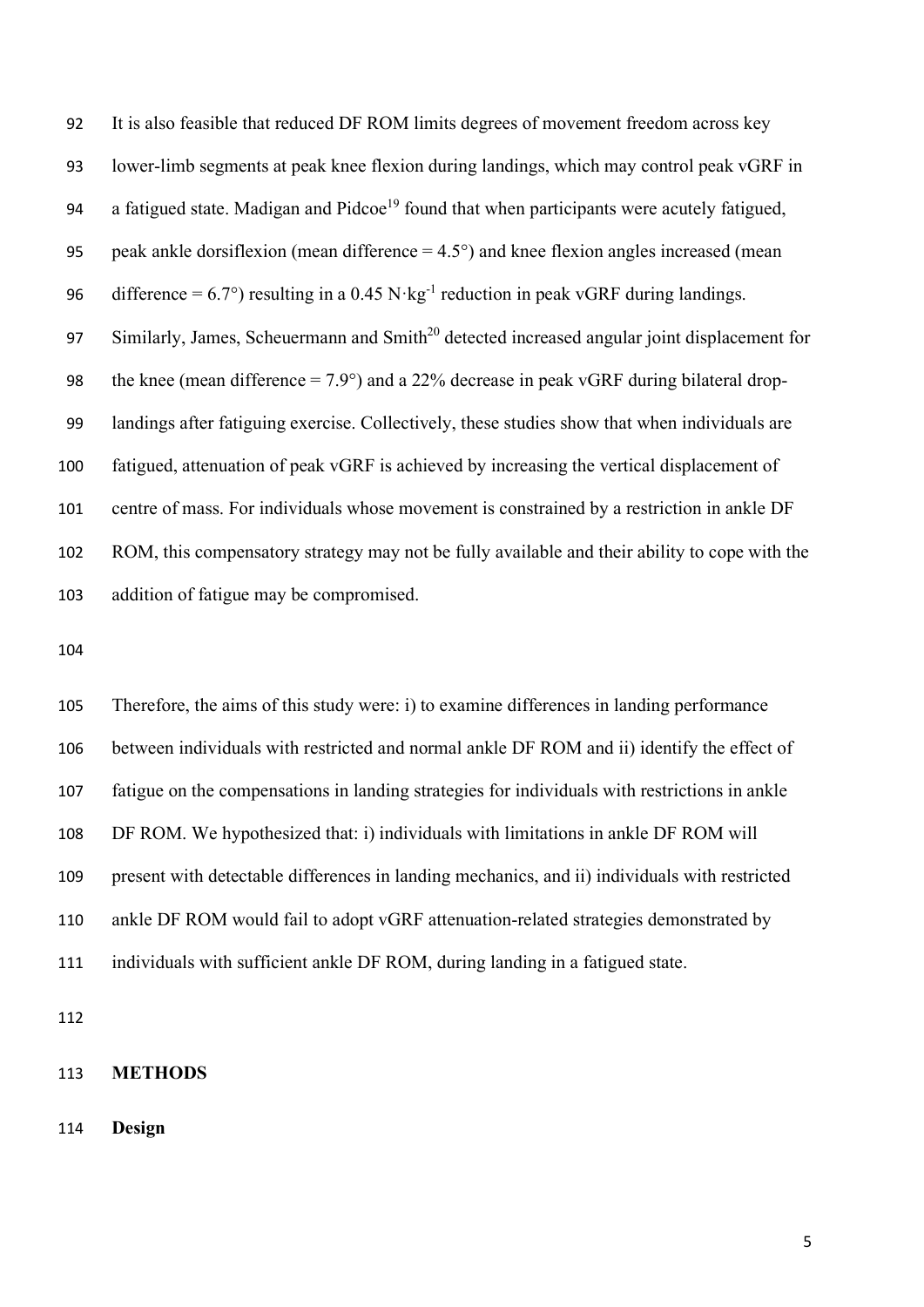A mixed study design was employed in which participants were assigned to independent groups (based on ankle DF ROM) who all performed landing tasks in both a non-fatigued and fatigued state. Participants were classified as either having restricted ankle DF ROM (restricted group) or normal ankle DF ROM (normal group) according to performance on the 119 overhead squat and forward arm squat tests.<sup>21</sup> This method was selected due to its ability to identify individuals with a functional restriction in ankle DF ROM, whilst producing a large 121 disparity in ankle DF ROM values between groups.<sup>21</sup> Briefly, participants were required to complete the overhead squat test and forward arm squat test for six and three repetitions, respectively. Performance was graded in real-time by the lead investigator against the criteria 124 rating outlined by Rabin and Kozol.<sup>21</sup> When participants were unable to perform a test using a movement strategy that corresponded with the criteria rating, participants were assigned a 'fail' for that test. Conversely, participants who performed a test with a movement strategy that matched the criteria rating, a 'pass' result was given for that test. Participants who passed the overhead squat and forward arm squat test, were invited to take part in a testing session and assigned to the normal group. Participants who failed both the overhead squat test and forward arm squat test were invited to participate in a testing session and assigned to the restricted group. Participants who failed the overhead squat test but passed the forward arm squat test were excluded from the investigation and did not attend a subsequent testing session.

 After completing the tests for group allocation, participants attended a single-test session, where ankle DF ROM was measured for both limbs independently using the WBLT. Participants then performed three maximal CMJ to establish drop height for the bilateral drop-landings and the threshold for establishing the onset of fatigue. Five bilateral drop-139 landings were then completed from a drop height of 150% CMJ height, both before and after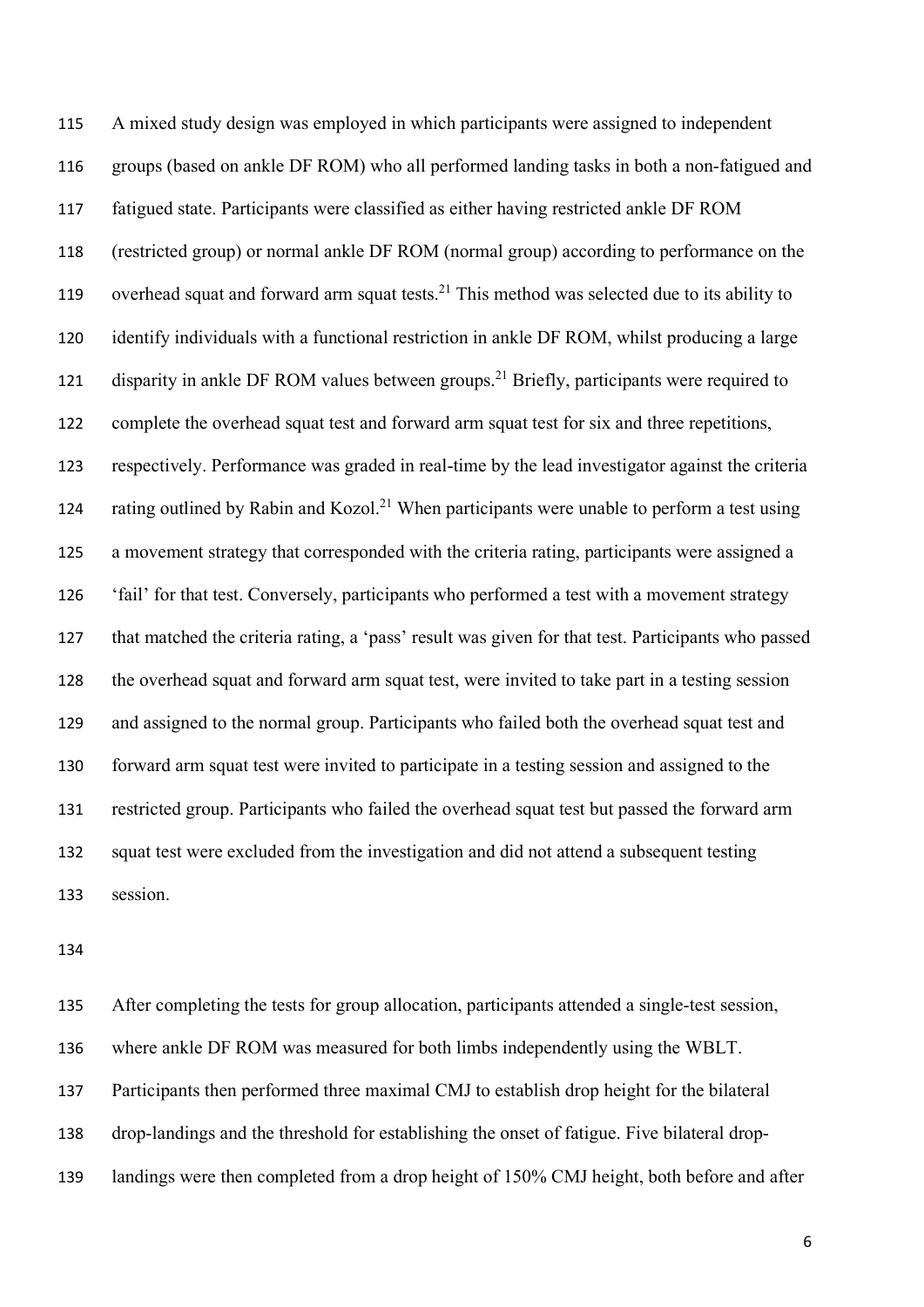the performance of a fatiguing protocol. All participants were informed of the risks associated with the testing prior to completing a pre-exercise questionnaire and providing informed written consent. Ethical approval was provided by the Institutional Research Ethics Committee. All test sessions were conducted between 10:00-13:00 h to control for circadian variation.

# **Participants**

147 Using the effect size of 0.47 presented by James, Scheuermann and Smith<sup>20</sup> for differences in knee joint displacement during landings following the performance of a fatigue protocol, we 149 performed a representative analysis using G\*power to determine the appropriate sample size. With an alpha of 0.05, calculations indicated that to achieve 80% statistical power, a minimum of eight participants per group were required to determine differences in landing mechanics following the fatigue protocol. All participants were required to meet the following inclusion criteria: (1) between the ages of 18-40 years; (2) no lower-extremity injury six-months prior to testing; (3) no history of lower-extremity surgery; (4) regularly compete/participate 1-3 times per week in sport events involving landings activities, such as court, racquet, or team sports.

 Twenty-eight participants volunteered to take part in the experiment. Following the initial screening session using the criteria previously described, four participants were excluded 160 from the analysis, with 12 participants assigned to the restricted group (6 males, 6 females; 161 age =  $21 \pm 1$  years, height = 173.4  $\pm$  9.7 cm, body mass 72.4  $\pm$  10.7 kg) and 12 participants to 162 the normal group (6 males, 6 females; age =  $23 \pm 5$  years, height =  $170.0 \pm 6.8$  cm, body 163 mass  $63.7 \pm 8.0$  kg).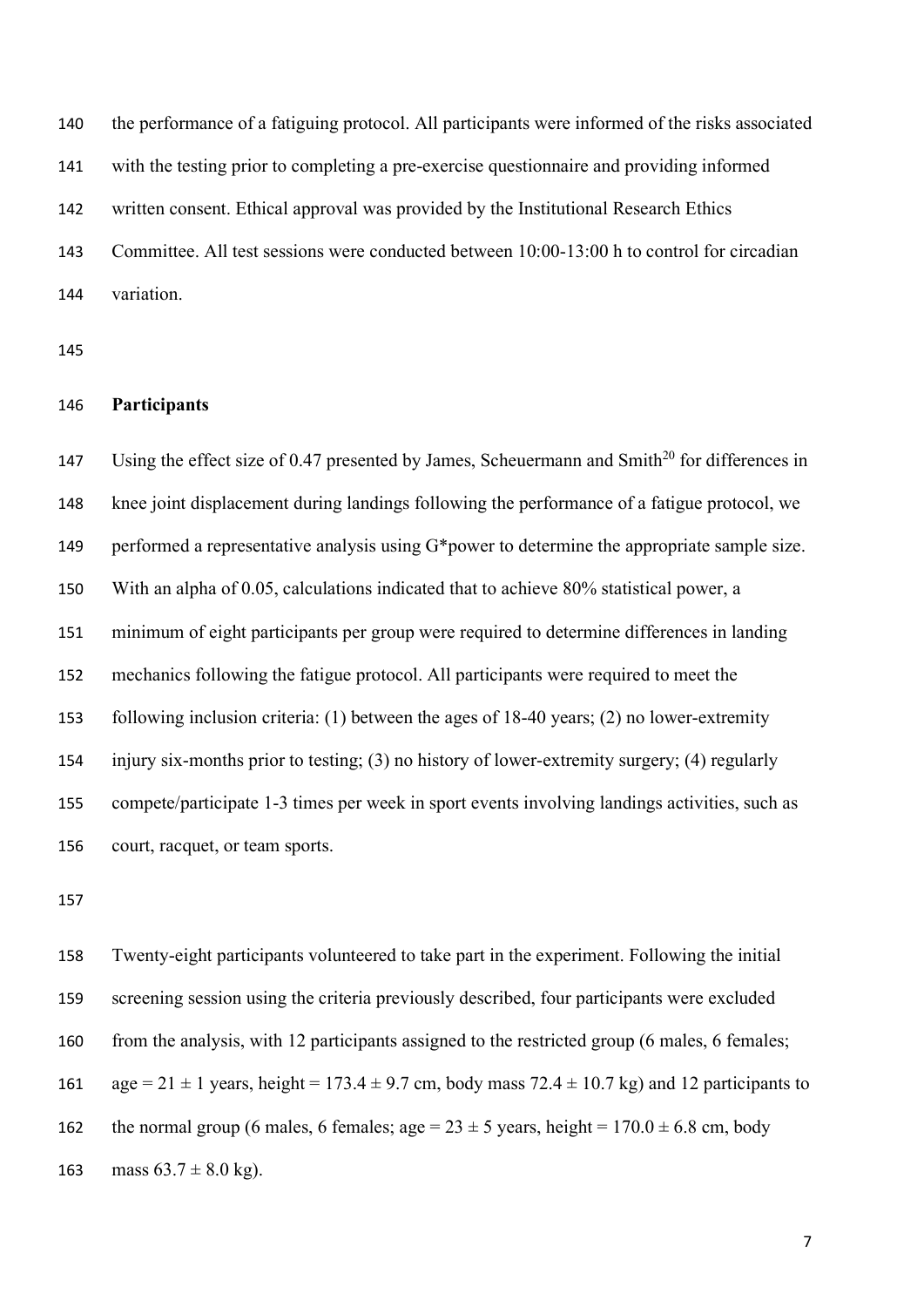## **Procedures**

 Following the recording of height and body mass during the test session, participants performed the WBLT. Participants began the test by facing a bare wall, with the greater toe of the test leg positioned against the wall. The greater toe and the centre of the heel were aligned using a marked line on the ground, perpendicular to the wall. Participants were instructed to place the non-test foot behind them, with the heel raised and at a distance that they felt allowed them to maximise their performance on the test. In order to maintain balance, participants were asked to keep both hands firmly against the wall throughout. The participants were then instructed to slowly lunge forward by simultaneously flexing at the ankle, knee and hip on the test leg in an attempt to make contact between the centre of the patella and a vertical marked line on the wall, perpendicular to the line on the ground. Subtalar joint position was maintained by keeping the test foot in the standardized position 177 and ensuring the patella accurately contacted the vertical line.<sup>22</sup> Any elevation of the heel during the test was regarded as a failed attempt and feedback was provided to the participants regarding their inability to prevent the heel from rising. Upon successful completion of an attempt, where contact between the patella and the wall was made with no change in heel position relative to the ground, participants were instructed to move the test foot further away from the wall by approximately 0.5 cm. No more than three attempts were allowed at any given distance. At the last successful attempt, the distance between the heel and the wall, and the distance between the base of the patella and the ground were recorded to the nearest 0.1 cm. To determine ankle DF ROM, the trigonometric calculation method (DF ROM = 90- arctan [knee-ground/heel-wall]) was employed for each attempt using the heel-wall and 187 ground-knee distances.<sup>23</sup> This procedure was repeated three times for each limb. Intra-rater reliability for this procedure has previously been reported as excellent (intraclass coefficients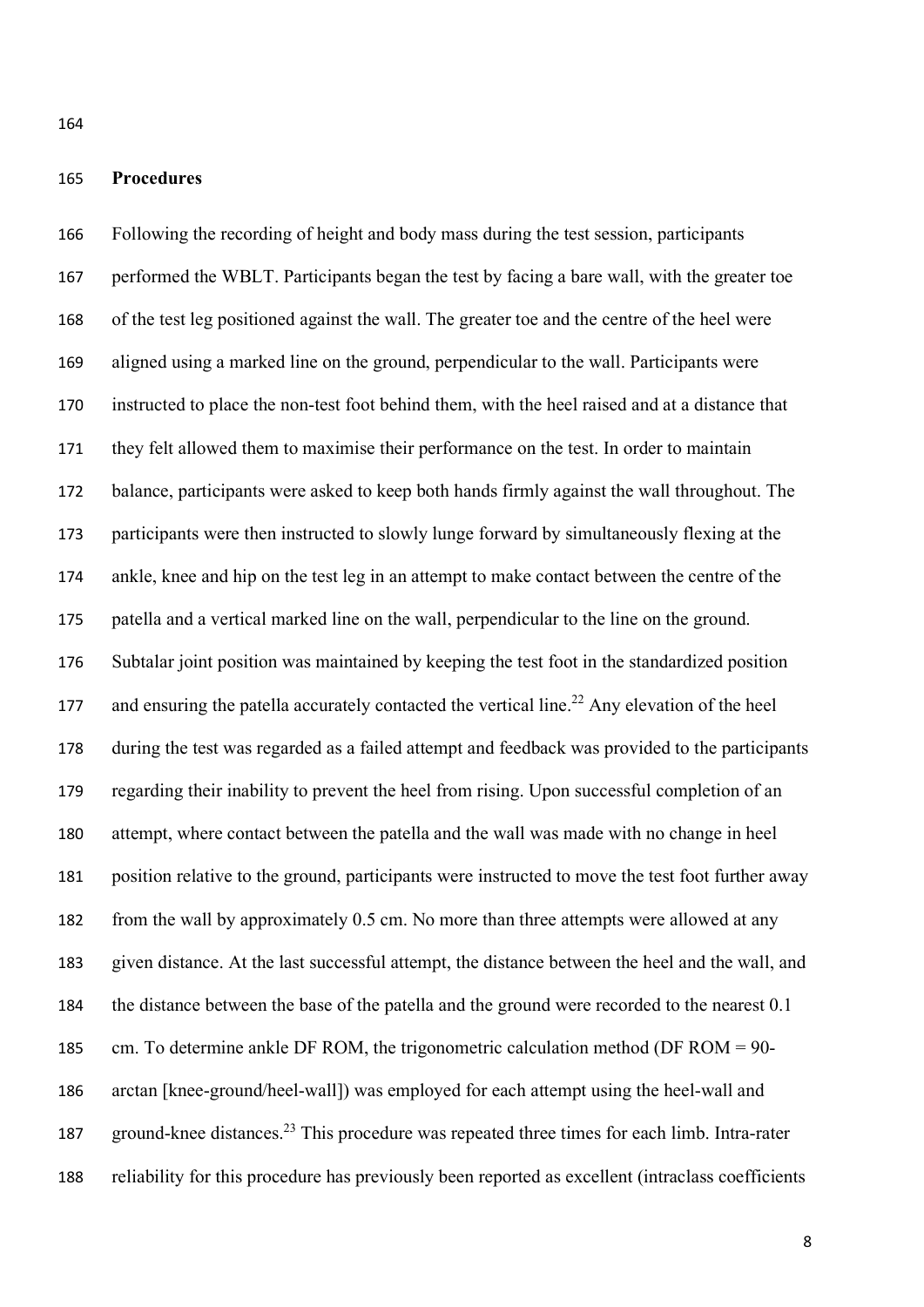189 (ICC) = 0.98), with a standard error of measurement (SEM) as  $0.6^{\circ}$  being established.<sup>23</sup> To ascertain that inter-limb differences did not exist, an independent t-test was used to compare the mean of the three trials for left and right WBLT scores. Bland-Altman level of agreement 192 analysis for inter-limb asymmetry were  $-0.2 \pm 3.8^{\circ}$  and  $0.6 \pm 4.7^{\circ}$  for the restricted and 193 normal group, respectively. Mean inter-limb differences were not significant ( $P > 0.05$ ) and the right limb was used for data analysis.

 Following a standardized warm-up, participants were then familiarized with the performance of a CMJ. For the CMJ, participants stood bare feet with a hip-width stance with their hands placed on their hips. Participants were then asked to rapidly descend prior to explosively jumping as high as possible, with no control being placed on the depth or duration of the countermovement. Jump height was measured using photoelectric cells (Optojump System, 201 Microgate, Bolzano, Italy). Three maximal effort CMJs were performed, with 60 s recovery between attempts. The maximum value of the three attempts was used to calculate drop height for the bilateral drop-landings as well as to establish the onset of fatigue during the fatigue protocol.

 Reflective markers were then placed directly onto the participants' skin by the same investigator using the anatomical locations for sagittal plane lower-extremity joint 208 movements and FPPA, as outlined by Dingenen et al.<sup>24</sup> and Munro, Herrington and 209 Carolan.<sup>25</sup> For sagittal plane views, reflective markers were placed on the right acromioclavicular joint, greater trochanter, lateral femoral condyle, lateral malleolus and 5th 211 metatarsal head.<sup>24</sup> To establish FPPA for the knee joints, reflective markers were placed at the centre of the right knee joint (midpoint between the femoral condyles), centre of the right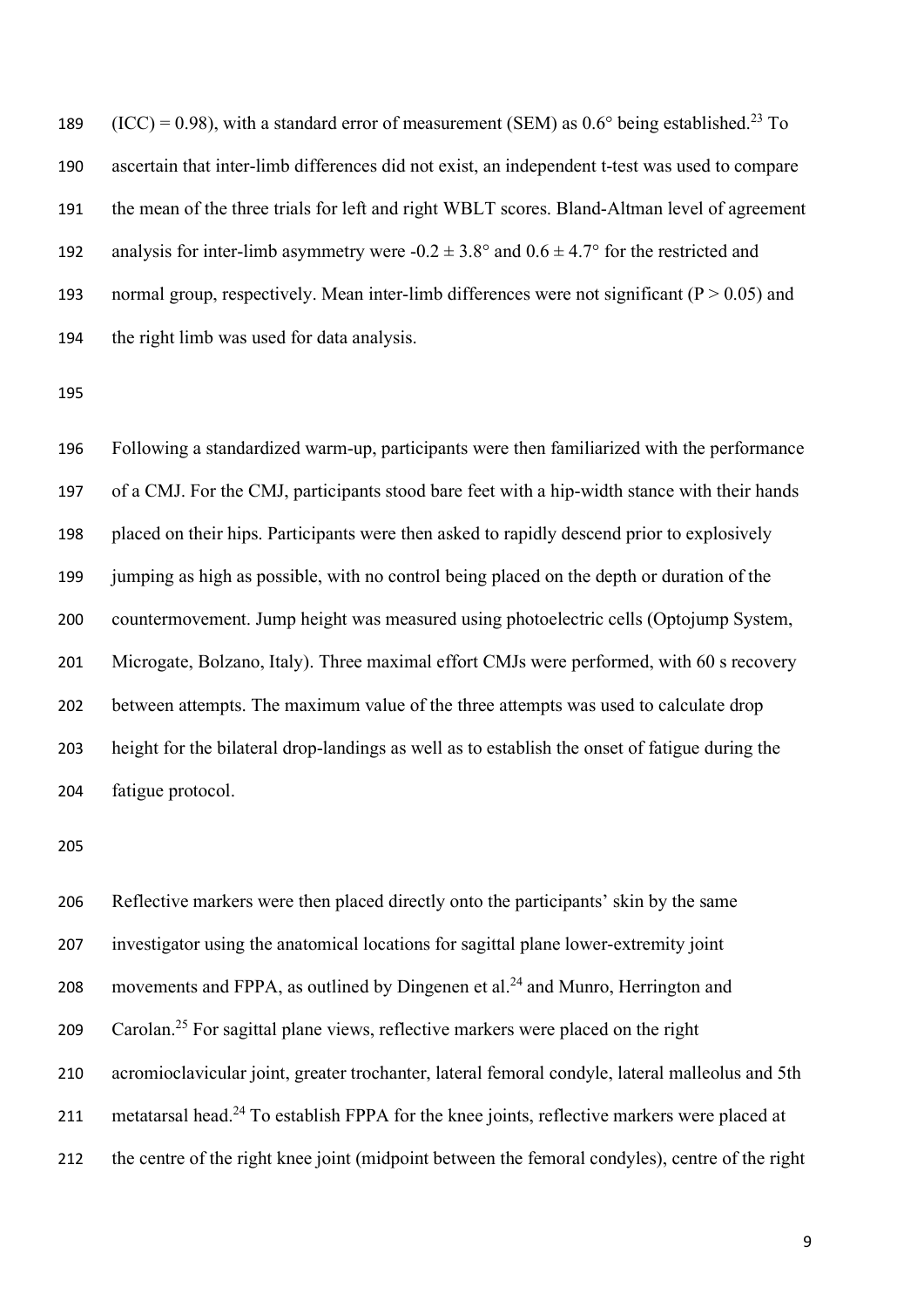ankle joint (midpoint between the malleoli) and on the proximal thigh (midpoint between the anterior superior iliac spine and the knee marker). Midpoints for the knee and ankle were measured with a standard tape measure (Seca 201, Seca, United Kingdom), as described by 216 Munro, Herrington and Carolan.<sup>25</sup>

 Participants were then familiarized with the bilateral drop-landings from a drop height of 150% of maximum CMJ height. Bilateral drop-landings were performed with participants standing bare foot with their arms folded across their chest on a height-adjustable platform (to the nearest 1 cm). Participants were then instructed to step off the platform, leading with the right leg, before immediately bringing the left leg off and alongside the right leg prior to impact with the ground. During this manoeuvre, participants were instructed to ensure that 224 they did not modify the height of the centre of mass prior to dropping from the platform.<sup>4</sup> For a landing to be deemed successful, participants were required to ensure they landed with each foot simultaneously and in complete contact with the respective portable force platform, which was positioned 15 cm away from the elevated platform. Each foot landed on a separate portable force platform recording at 1000 Hz (Pasco, Roseville, CA, USA), positioned side- by-side, 5 cm apart and embedded in custom-built wooden mounts that were level with the force platforms and did not allow any extraneous movement. Full contact with the force platform was visually monitored during landings throughout by the lead investigator, with landings being disregarded where participants failed to either make full contact with the platform or maintain balance (e.g. either taking a step or placing a hand on the ground to prevent falling) upon landing. To ensure participants displayed their natural landing strategy, no instructions were provided regarding heel contact with the ground during the landing phase of the movement and no feedback on landing performance was provided at any point during testing. All landings were performed barefoot so as to prevent any heel elevation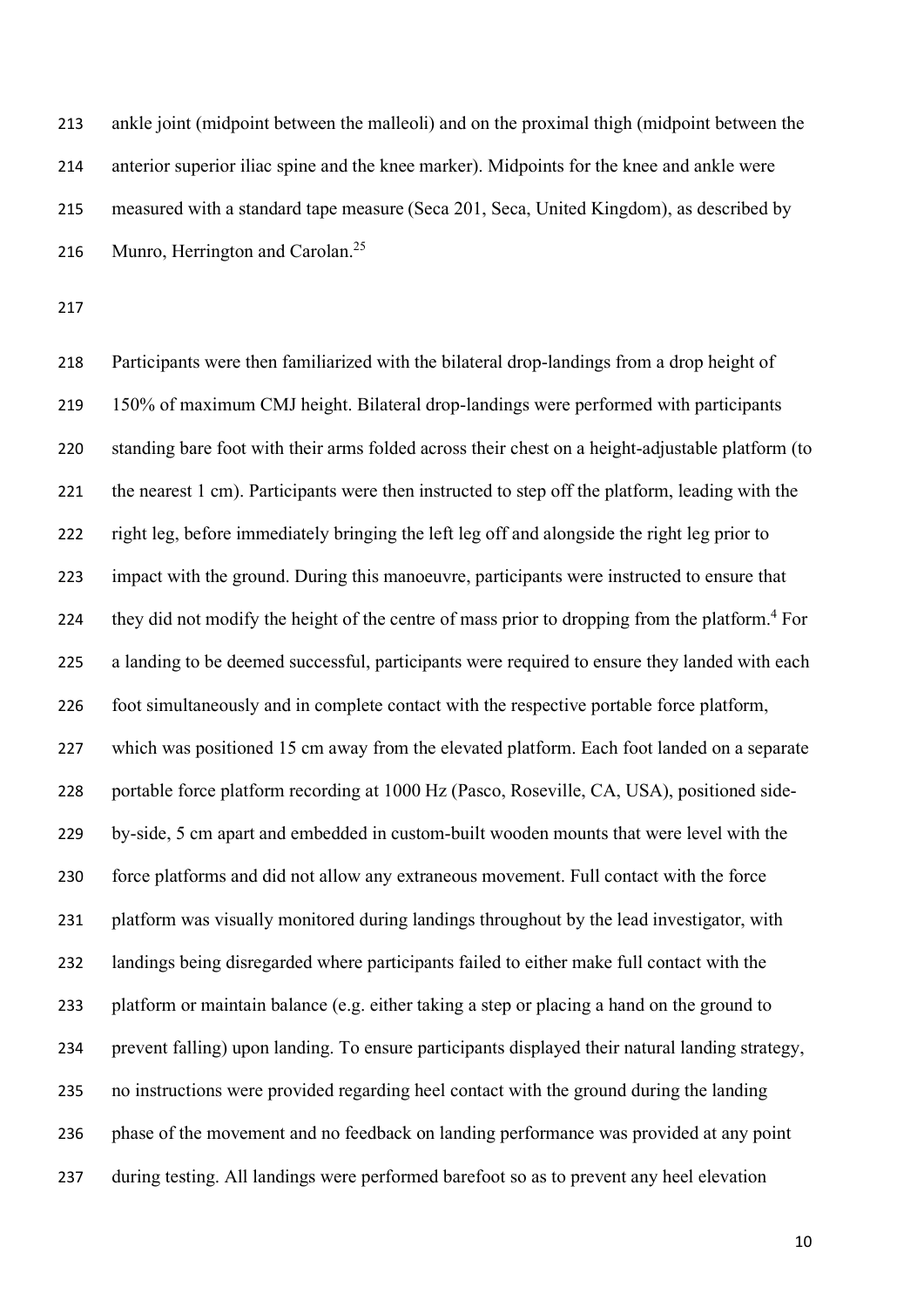238 associated with footwear from altering landing mechanics and weakening internal validity.<sup>26</sup> For each condition (baseline and post fatigue protocol), participants performed five bilateral- drop landings for data collection. Baseline testing allowed for 60 s recovery between landings, while post fatigue protocol no recovery was provided between landings beyond the time it took to ascend the height-adjustable platform.

 For 2D video analysis, sagittal- and frontal plane joint movements were recorded using three standard digital video cameras sampling at 60 Hz (Panasonic HX-WA30) using the 246 procedures outlined by Payton.<sup>27</sup> For sagittal plane joint movements, a camera was positioned  $3.5$  m from the centre of either force platform.<sup>28</sup> To record frontal plane kinematics, a camera 248 was placed 3.5 m in front of the centre of the force platforms.<sup>28</sup> All cameras were placed on a tripod at a height of 0.6 m from the ground.

 The fatiguing protocol consisted of participants performing 30 successive CMJs, while maintaining the same technique as described above. Participants were instructed to keep their hands on their hips and repeatedly jump as high as possible for 30 repetitions, while spending minimal time on the ground between repetitions. Verbal encouragement was provided to 255 ensure participants demonstrated maximal effort throughout. Following the  $30<sup>th</sup>$  repetition, participants rested 30 s before performing a maximal CMJ for testing purposes. Participants 257 then repeated the protocol until a  $>$  20% decline in CMJ jump height was demonstrated.<sup>18</sup> Once participants were unable to reach > 80% of their maximum CMJ height, five bilateral drop-landings were immediately performed using the procedures previously described, with no recovery between landings so as to maintain a fatigued state. The last maximal CMJs were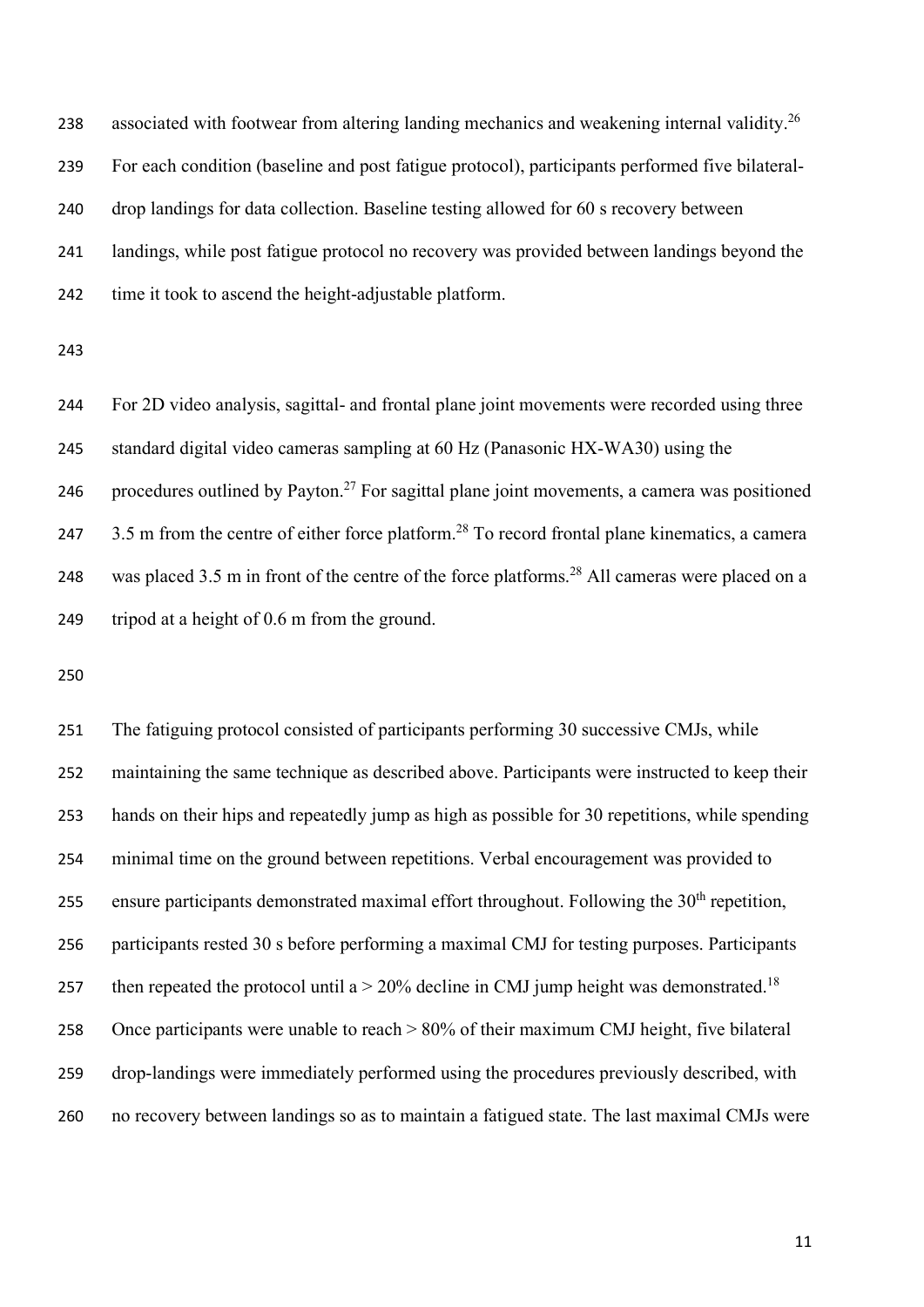recorded for data analysis, with the percentage of fatigue calculated as CMJ height post

262 fatigue protocol divided by CMJ height pre fatigue protocol, multiplied by  $100^{18}$ 

#### **Data analysis**

 Raw vGRF data were low-pass filtered using a fourth-order Butterworth filter with a cut-off 266 frequency of 50 Hz.<sup>29</sup> Peak vGRF data were calculated for each leg and normalized to body 267 mass  $(N \cdot kg^{-1})$ . An independent *t*-test was performed between mean values of peak vGRF for 268 the right and left leg for each participant, which revealed no difference between limbs  $(t_{(46)} =$ 269 0.657,  $P = 0.515$ ). As such, peak vGRF, time to peak vGRF and loading rate were independently calculated for the right leg and used for data collection. Peak vGRF data were 271 normalized to body mass and initial contact velocity (N·kg<sup>-1</sup>·m·s<sup>-1</sup>). To normalize peak vGRF 272 to drop height, initial contact velocity was calculated using the following equation<sup>12</sup>:

274  
Initial contact velocity 
$$
(m \cdot s^{-1}) = \sqrt{2g \cdot DH}
$$

 where *g* is the gravitational acceleration and *DH* is drop height. For time to peak vGRF to be 277 determined, initial contact was identified as the point that vGRF exceeded 10 N.<sup>30</sup> Time to peak vGRF was then calculated as the time difference between initial contact and the time point where peak vGRF occurred. Loading rate was calculated as peak vGRF normalized to body mass divided by time to peak vGRF. Within-session reliability for kinetic measures associated with bilateral drop-landing performance from a drop height equating 150% of CMJ height has previously been reported as excellent (ICC ranging between 0.91 to 0.94),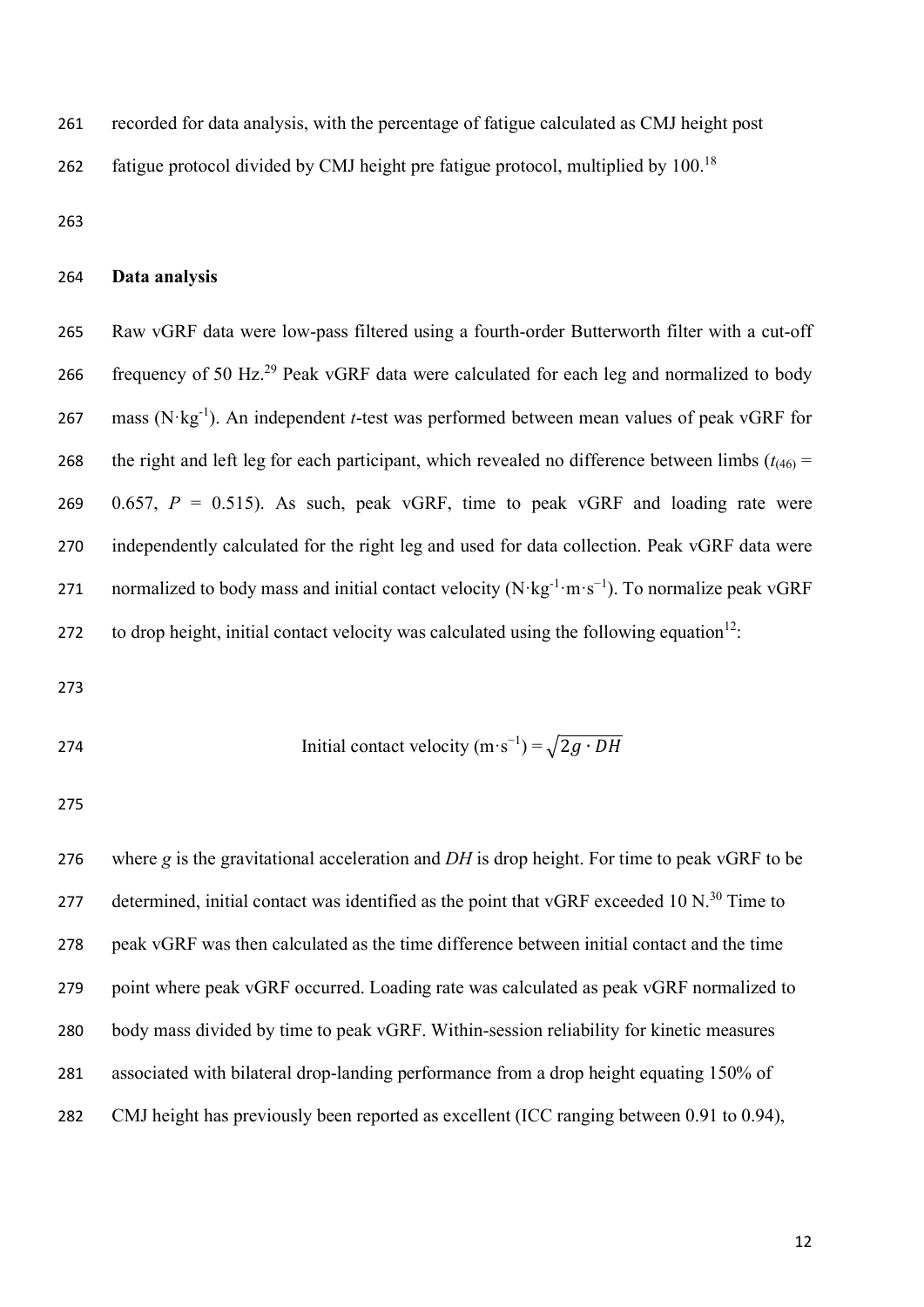with normalized peak force, time to peak force and loading rate possessing SEM values of 284 0.23 N·kg<sup>-1</sup>, 0.004 s and 6.7 N·s<sup>-1</sup>, respectively.<sup>31</sup>

 All video recordings were analysed with free downloadable software (Kinovea for Windows, Version 0.8.15). For sagittal plane joint movements, hip flexion, knee flexion and ankle dorsiflexion angles were calculated at initial contact and the point of peak knee flexion for the right limb. These angles were then used to calculate joint displacement for each joint by subtracting the peak flexion angle from the initial contact angle. Initial contact was defined as the frame prior to visual impact between the foot and the ground that led to visual deformation of the foot complex. Peak flexion was identified visually and defined as the 293 frame where no more downward motion occurred at the hip, knee or ankle joints.<sup>24</sup> Hip flexion angle was calculated as the angle between the line formed between the acromioclavular joint and the greater trochanter and the line between the greater trochanter and the lateral femoral condyle. Knee flexion angle was calculated as the angle between the line formed between the greater trochanter and the lateral femoral condyle and the line between the lateral femoral condyle and the lateral malleolus. Ankle dorsiflexion angle was calculated as the angle between the line formed between the lateral femoral condyle and the 300 lateral malleolus and the line between the lateral malleolus and the  $5<sup>th</sup>$  metatarsal head. FPPA was determined for both sides at the deepest landing position, defined as the frame 302 corresponding to peak knee flexion.<sup>25</sup> FPPA was calculated as the angle between the line formed between the proximal thigh marker and the knee joint marker and the line between 304 the knee joint marker and the ankle joint marker.<sup>25</sup> For hip flexion, knee flexion and ankle dorsiflexion, smaller values represented greater flexion and ankle dorsiflexion. For FPPA, values < 180° represented knee valgus and values > 180° representing knee varus. Within-session reliability for kinematic measures of bilateral-drop landings from a drop height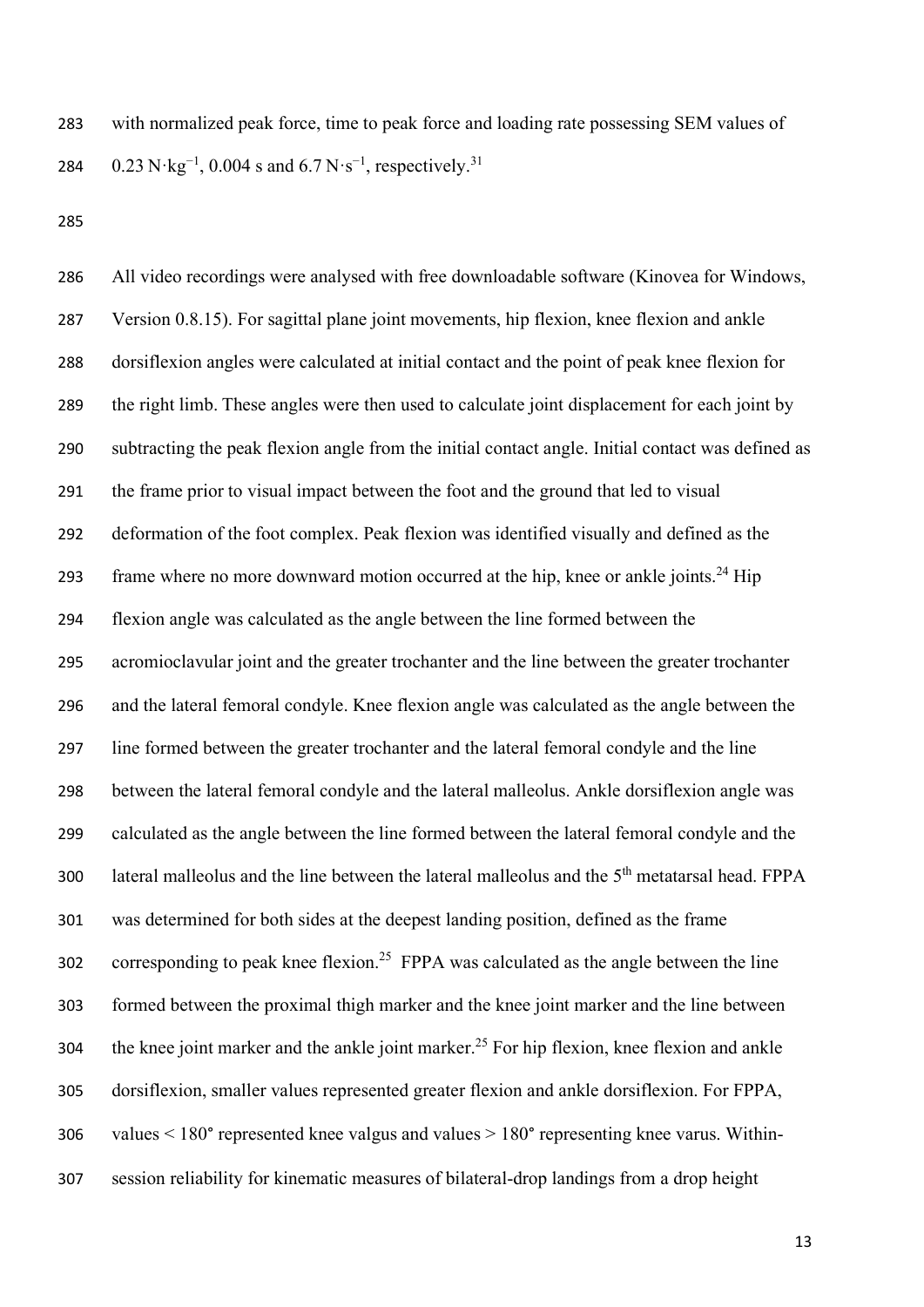equating to 150% of CMJ height have been previously reported as very large to nearly perfect (ICC ranging between 0.87 to 0.94). SEM for lower extremity joint angles at initial contact 310 and at peak flexion have been reported as ranging between 1.1° to 1.3° and 2.3° to 6.6°, 311 respectively.<sup>28</sup>

#### **Statistical Analyses**

314 Descriptive statistics (means  $\pm$  standard deviation) were calculated for each kinetic and kinematic variable. Normality was confirmed for all dependent variables using the Shapiro- Wilk test. Independent *t*-tests were employed to determine between group differences for WBLT scores, maximum CMJ height and percentage of fatigue for CMJ height following the fatigue protocol. To test our first hypothesis, between-group differences at baseline for landing performance were examined using an independent *t*-test for kinetic and kinematic measures. Effect sizes (Cohen's *d*) were calculated as the difference between the means divided by the pooled standard deviation for all baseline measures and interpreted using the following criteria: < 0.2, a trivial difference; 0.21–0.5, a small difference; 0.51-0.8, a 323 moderate difference;  $> 0.81$ , a large difference.<sup>32</sup>

 A one-way analysis of covariance (ANCOVA) was performed to test our second hypothesis for between-group differences for landing performance following the fatigue protocol. This statistical analysis was chosen so as to provide greater statistical power and reduce variability, while accounting for between-group differences at baseline caused by the procedures for group allocation.<sup>33,34</sup> Values for kinetic and kinematic variables associated with landing performance following the fatigue protocol were used as the dependent variable, with baseline (pre) values used as the covariate. The *a-priori* level of statistical significance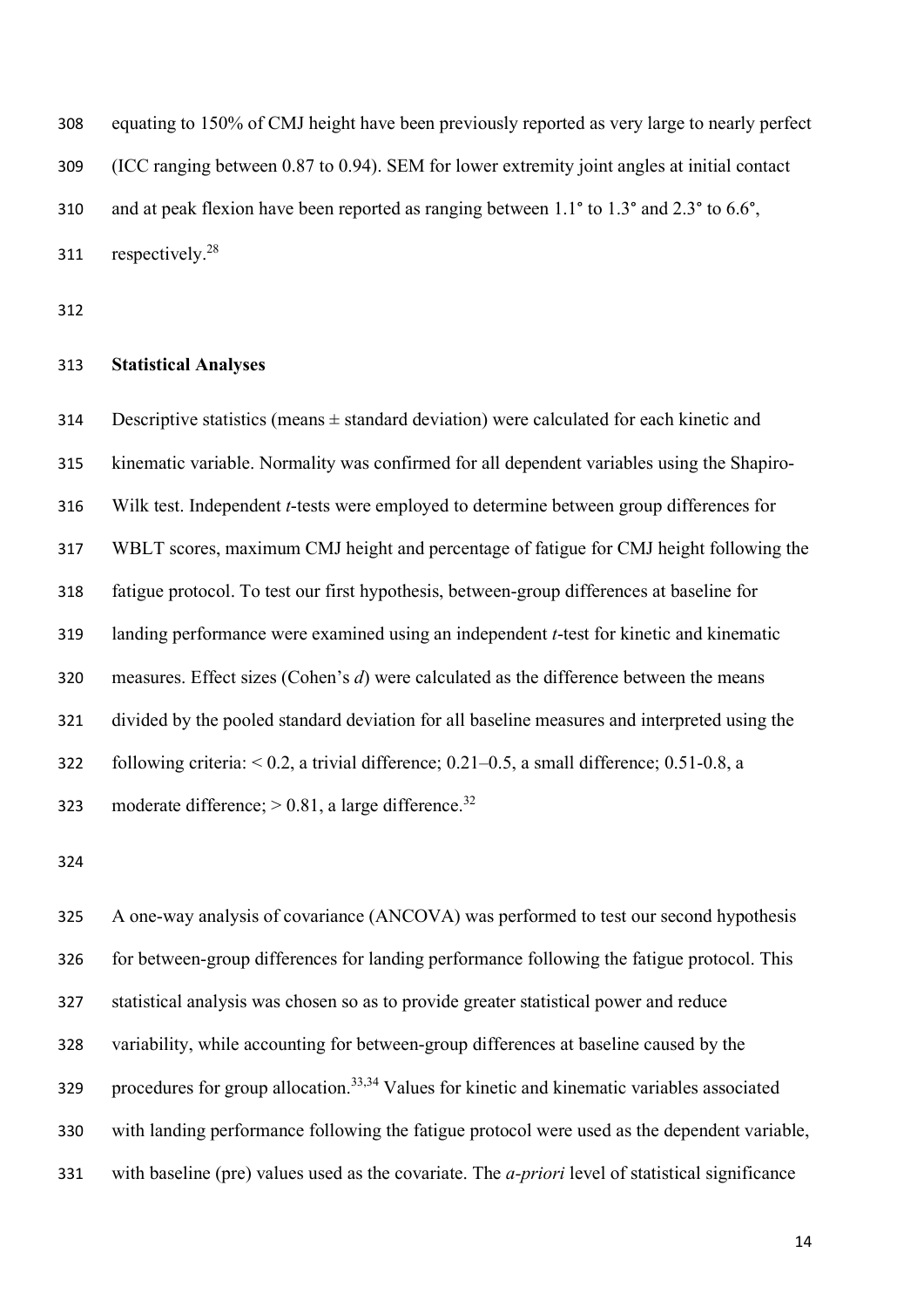was set at P < 0.05, with a Bonferroni correction applied *post-hoc* in order to reduce the likelihood of Type I errors. As statistical significance is not a contextual factor and its use as 334 the sole measure of significance has been contested<sup>35</sup>, we also present 95% confidence intervals and effect sizes for a more complete, quantifiable description of the size of the effect. To that end, partial eta squared  $(\eta^2)$  values were calculated to indicate the magnitude of group differences in landing mechanics following the fatigue protocol using the following 338 criteria:  $0.02$ , a small difference;  $0.13$ , a medium difference;  $0.26$ , a large difference.<sup>32</sup> All statistical tests were performed using SPSS® statistical software package (v.24; SPSS Inc., Chicago, IL, USA).

#### **RESULTS**

#### **Between-group differences at baseline**

 There were a between-group difference for WBLT scores, with the normal group 345 demonstrating greater ankle DF ROM  $(t_{(22)} = -10.19, P < 0.001)$ . However, there were no 346 between-group differences at baseline in CMJ height  $(t_{(22)} = -1.96, P = 0.062)$ . Table 1 presents both groups' landing performance scores at baseline for WBLT performance, CMJ height, kinetic and kinematic measures, including effect sizes and associated 95% confidence intervals. There were no between-group differences for any kinetic measures associated with landings between groups at baseline.

352 At initial contact, the restricted group landed with less knee flexion  $(t_{(22)} = 3.12, P = 0.005)$ 353 and greater ankle plantarflexion  $(t_{(22)} = 1.64, P = 0.116)$ . At the moment of peak knee flexion 354 for all joints in the sagittal plane, the restricted group displayed less ankle dorsiflexion  $(t_{(22)} =$ 355 4.10,  $P < 0.001$ ), knee flexion ( $t_{(22)} = 5.34$ ,  $P < 0.001$ ) and hip flexion ( $t_{(22)} = 2.28$ ,  $P =$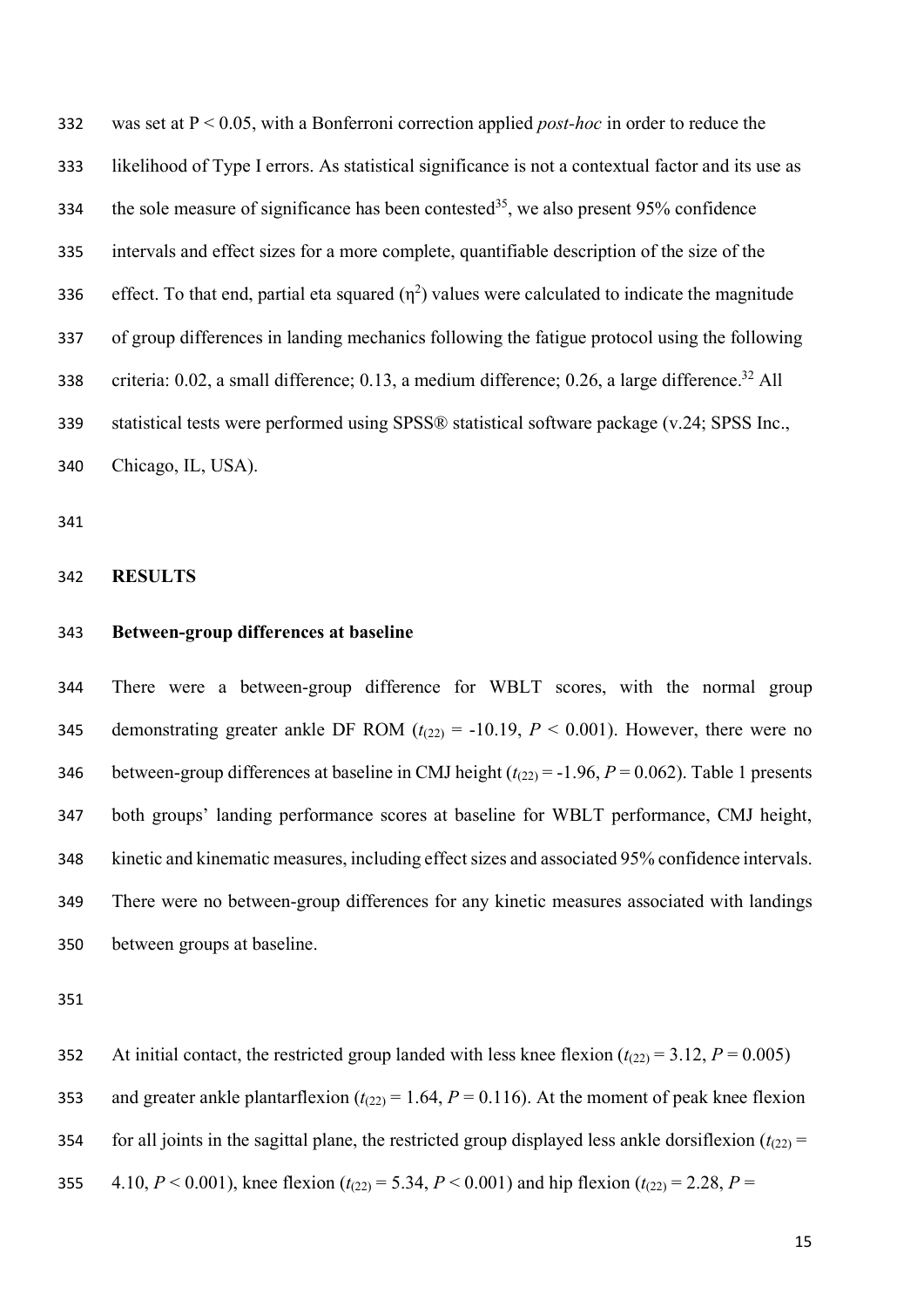356 0.033). Joint displacement for the ankle  $(t_{(22)} = -4.35, P \le 0.001)$ , knee  $(t_{(22)} = -4.35, P \le 0.001)$ 357 0.001) and hip ( $t_{(22)} = -2.35$ ,  $P = 0.028$ ) were also significantly less for the restricted group. 358 Other between-group differences were small to trivial. 359

360 **\*INSERT TABLE 1 HERE\*** 

361

#### 362 **Effects of fatigue**

363 Figure 1 presents between-group differences for post-test kinematic measures of bilateral 364 drop-landing performance. All participants achieved a > 20% reduction in CMJ height 365 following the performance of the fatigue protocol (restricted group =  $68.2 \pm 9.8\%$ ; normal 366 group =  $71.0 \pm 6.9\%$ ), with no difference between groups for scores of percentage of fatigue 367  $(t_{(22)} = -0.99, P = 0.333)$ . There were no main effects of group on post-test normalized peak 368 vGRF  $(F_{(1,21)} = 0.59, P = 0.451, \eta^2 = 0.03)$ , time to peak vGRF  $(F_{(1,21)} = 1.17, P = 0.291, \eta^2 = 0.391$ 369 0.05) and loading rate  $(F_{(1,21)} = 0.42, P = 0.523, \eta^2 = 0.02)$ . Furthermore, the ANCOVA 370 revealed no effect of group on post-test ankle plantar flexion angle  $(F_{(1,21)} = 0.03, P = 0.868, P$ 371  $\eta^2 = 0.00$ ), knee flexion angle ( $F_{(1,21)} = 0.00$ ,  $P = 0.965$ ,  $\eta^2 = 0.00$ ) or hip flexion angle ( $F_{(1,21)}$ )  $= 2.12$ ,  $P = 0.160$ ,  $\eta^2 = 0.09$ ) at initial contact. There was a main effect of group on peak flexion for ankle dorsiflexion  $(F_{(1,21)} = 5.80, P = 0.025, \eta^2 = 0.22)$ . Changes from baseline 374 showed that the restricted group displayed less ankle dorsiflexion (mean difference  $= 0.3^{\circ}$ ) 375 than the normal group (mean difference  $= 2.7^{\circ}$ ) following the fatiguing protocol. There were  $1376$  no main effects of group on peak knee flexion angle  $(F(1,2)) = 0.60$ ,  $P = 0.809$ ,  $η<sup>2</sup> = 0.00$ ), 377 peak hip flexion angle  $(F_{(1,21)} = 0.20, P = 0.661, \eta^2 = 0.01)$  and FPPA  $(F_{(1,21)} = 1.92, P =$ 378  $0.180$ ,  $\eta^2 = 0.08$ ). There was a main effect of group on ankle joint displacement following the 379 fatiguing protocol  $(F_{(1,21)} = 7.88, P = 0.011, \eta^2 = 0.27)$ . Pairwise comparisons revealed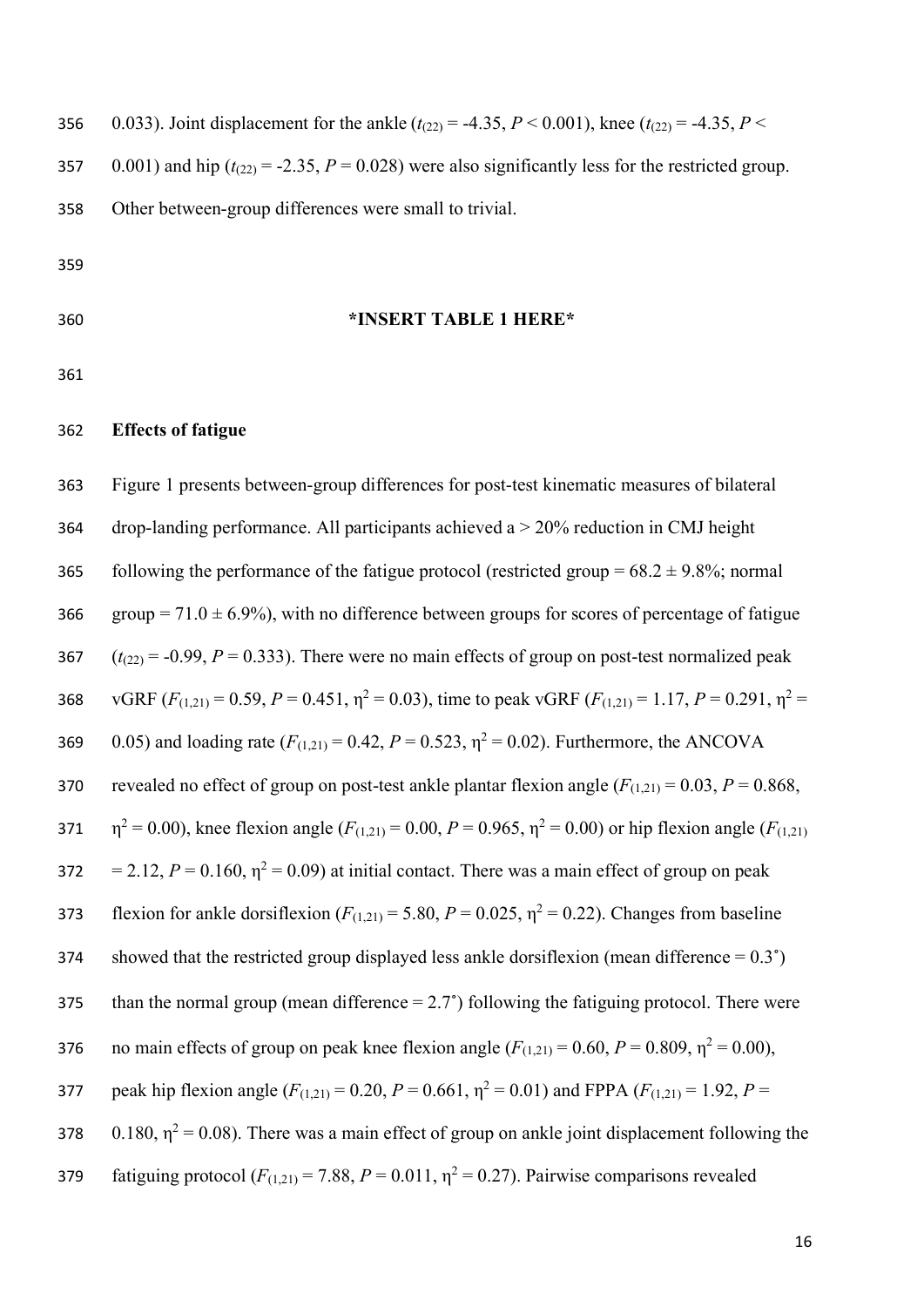380 greater ankle joint displacement for the normal group (mean difference  $= 2.4^{\circ}$ ) relative to the 381 restricted group (mean difference  $= 0.1^{\circ}$ ). There was no main effect of group on knee joint displacement  $(F_{(1,21)} = 0.66, P = 0.427, \eta^2 = 0.03)$  and hip joint displacement  $(F_{(1,21)} = 0.37, P$ 383 =  $0.557$ ,  $\eta^2 = 0.02$ ) post-test.

- 
- 

#### **\*INSERT FIGURE 1 HERE\***

#### **DISCUSSION**

 This study had two main aims; first we examined the kinetic and kinematic characteristics of landing technique among recreational athletes with either functional restrictions or no restrictions in ankle DF ROM. Secondly, we assessed the effects of acute fatigue on landing technique between these two groups. We hypothesized that the restricted group would show different landing strategies to the normal group. Further, we hypothesized that this would affect their ability to compensate for reduced force production capability whilst fatigued, resulting in greater disparities in landing mechanics between groups. Consistent with our first hypothesis, the results revealed that individuals with limited ankle DF ROM land with less knee flexion at initial contact and reduced ankle, knee and hip flexion at the moment of knee peak knee flexion. This resulted in the restricted group displaying significantly less ankle, knee and hip joint displacement relative to the normal group. However, despite these disparities in kinematic patterns, there were no differences in kinetic variables during landing. Furthermore, our findings show that recreational athletes with limited ankle DF ROM were incapable of utilizing greater ankle joint motion when landing in an exercise induced fatigued state, which was in contrast to the normal group. However, this movement compensation did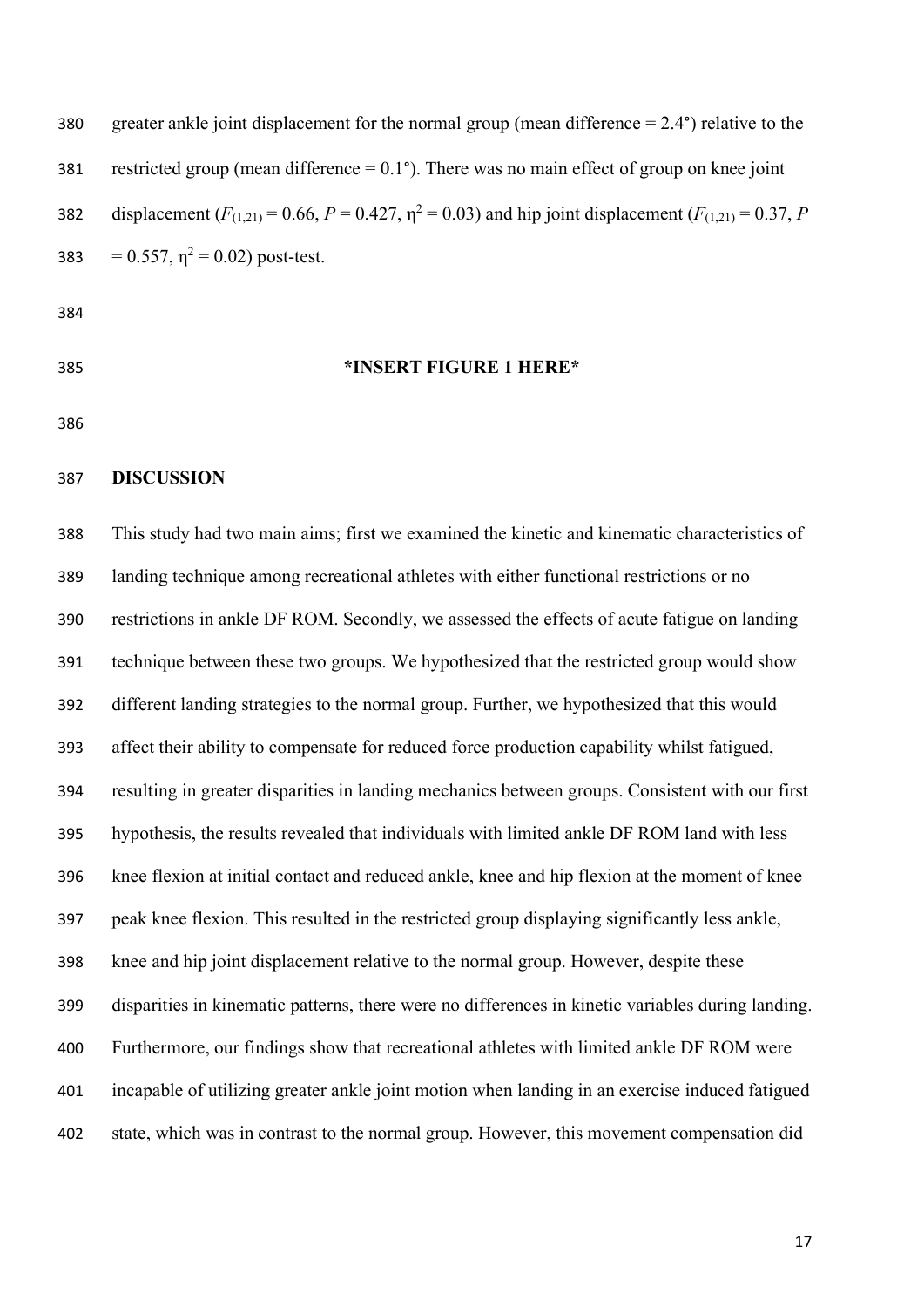not result in differences between groups for any other kinematic or kinetic variable analysed, meaning that the functional relevance of this finding is uncertain.

 A primary finding of the current study was that participants with ankle DF ROM restriction modified their landing mechanics at initial contact and at peak flexion. This occurred throughout the lower extremity, resulting in significant differences for angular joint displacement at the ankle, knee and hip joints. Specifically, at initial contact, participants with restricted ankle DF ROM landed with 5.5° less knee flexion. This is consistent with the 411 findings of others,  $12,36$  where relationships between ankle DF ROM and knee flexion angles at initial contact during single-leg (*r* = 0.33) and double-leg landings (*r* = -0.31) were reported. Collectively, these results suggest that individuals compensate for restrictions in ankle DF ROM (as measured using the WBLT) by landing with greater knee extension prior to contacting the ground. It is likely that this movement strategy occurs in an attempt to maintain knee joint displacement, as peak knee flexion angles are significantly reduced by 417 restrictions in ankle DF ROM.<sup>12,36</sup> The majority of acute non-contact knee injuries occur 418 close to the point of initial contact during landings.<sup>37</sup> Landing with greater knee extension at 419 initial contact has been associated with increased tibia anterior shear forces; a known 420 mechanism for anterior cruciate ligament injury.<sup>38</sup> Therefore, reduced ankle DF ROM may expose the knee to greater shear forces during landings, with the potential to increase injury risk.

 Compensations at initial contact for restricted ankle DF ROM did not occur at the ankle joint itself. This was an unexpected finding, given that moderate negative relationships have been 426 reported between ankle DF ROM and ankle plantar flexion angles at initial contact  $(r = -0.34)$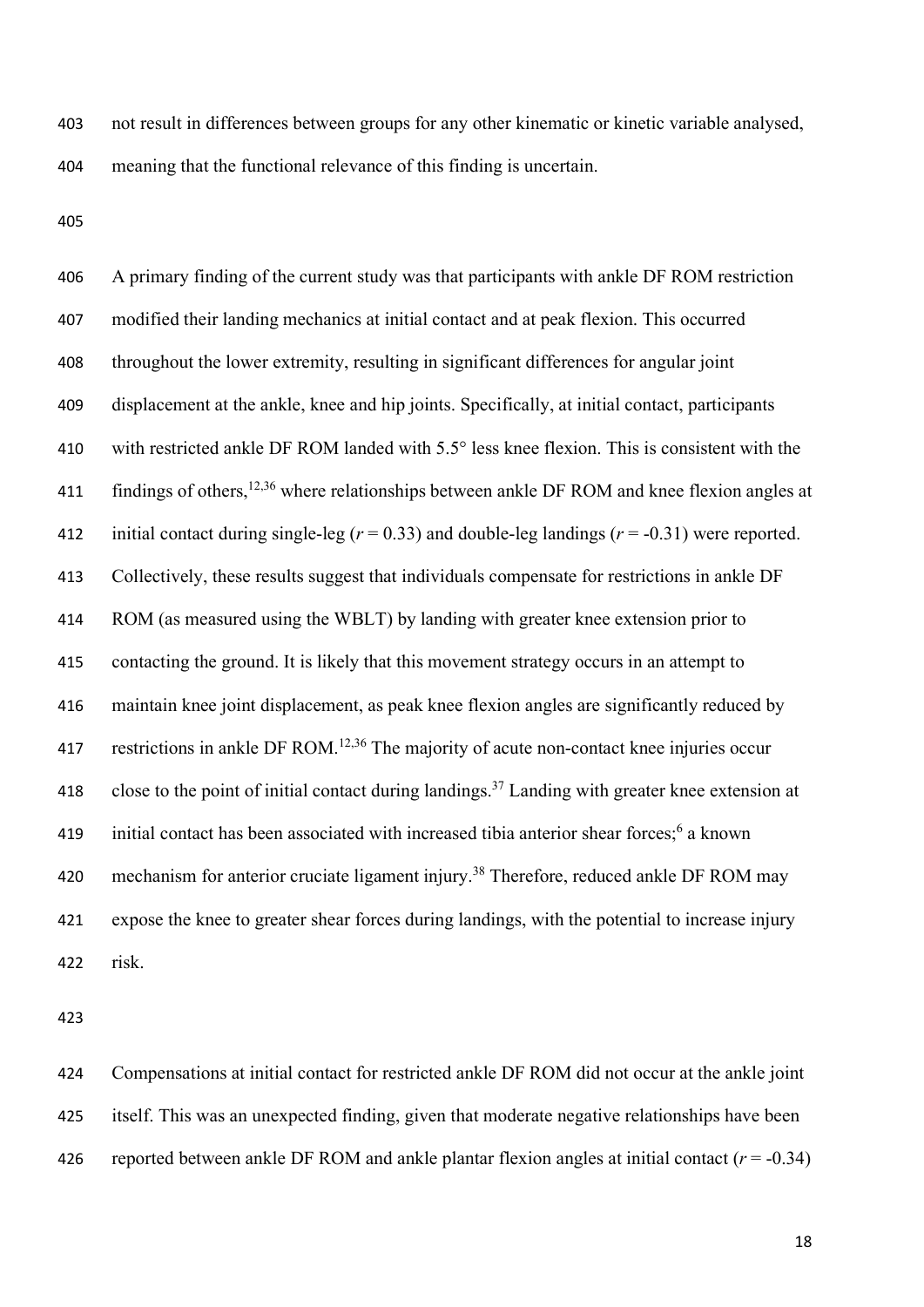427 during bilateral drop-landings from 100% of CMJ height.<sup>12</sup> Increasing ankle plantar flexion at 428 initial contact provides a functional strategy for managing  $\sqrt{GRF}$ , resulting in preservation of 429 ankle joint displacement.<sup>8</sup> However, the relationship between ankle DF ROM and ankle plantar flexion angle at initial contact is not always consistent. Dowling, McPherson and 431 Paci<sup>36</sup> found no such relationship during single-leg drop landings, while Howe et al.<sup>12</sup> reported a non-significant relationship during bilateral drop-landings from drop heights equalling 150% of CMJ height. As the present investigation found no difference in ankle plantar flexion angles at initial contact between groups, we suggest that the ankle does not provide a means of movement compensation at this stage of the landings for those with restrictions in ankle DF ROM.

 In the current study, ankle DF ROM restriction significantly reduced baseline measures of peak flexion angles and joint displacement for the ankle, knee and hip joints, with large effect sizes found between groups. This is consistent with previous studies, where ankle dorsiflexion and knee flexion angles at peak flexion, along with joint displacement for these 442 segments, have each been related to WBLT performance among both healthy<sup>12,36</sup> and injured<sup>30</sup> populations. The current finding is, therefore, in keeping with the sagittal plane coupling observed between the ankle and knee joints, whereby dorsiflexion at the ankle 445 complex facilitates flexion at the knee joint during landings.<sup>3</sup> This coordination pattern 446 allows for greater shock absorption,<sup>3</sup> supporting the management of vGRF when loading is greater due to task constraints. Manipulating the demand of a bilateral drop-landing by increasing drop height from 0.32 m to 1.03 m was reported to increase ankle and knee joint 449 displacement by 4.2° and 11.6°, respectively.<sup>4</sup> Reduced peak knee flexion has been shown to 450 increase peak vGRF,<sup>4</sup> quadriceps muscle activity<sup>5</sup> and frontal plane knee abduction 451 moments.<sup>39</sup> Each of these variables has been associated with increased anterior cruciate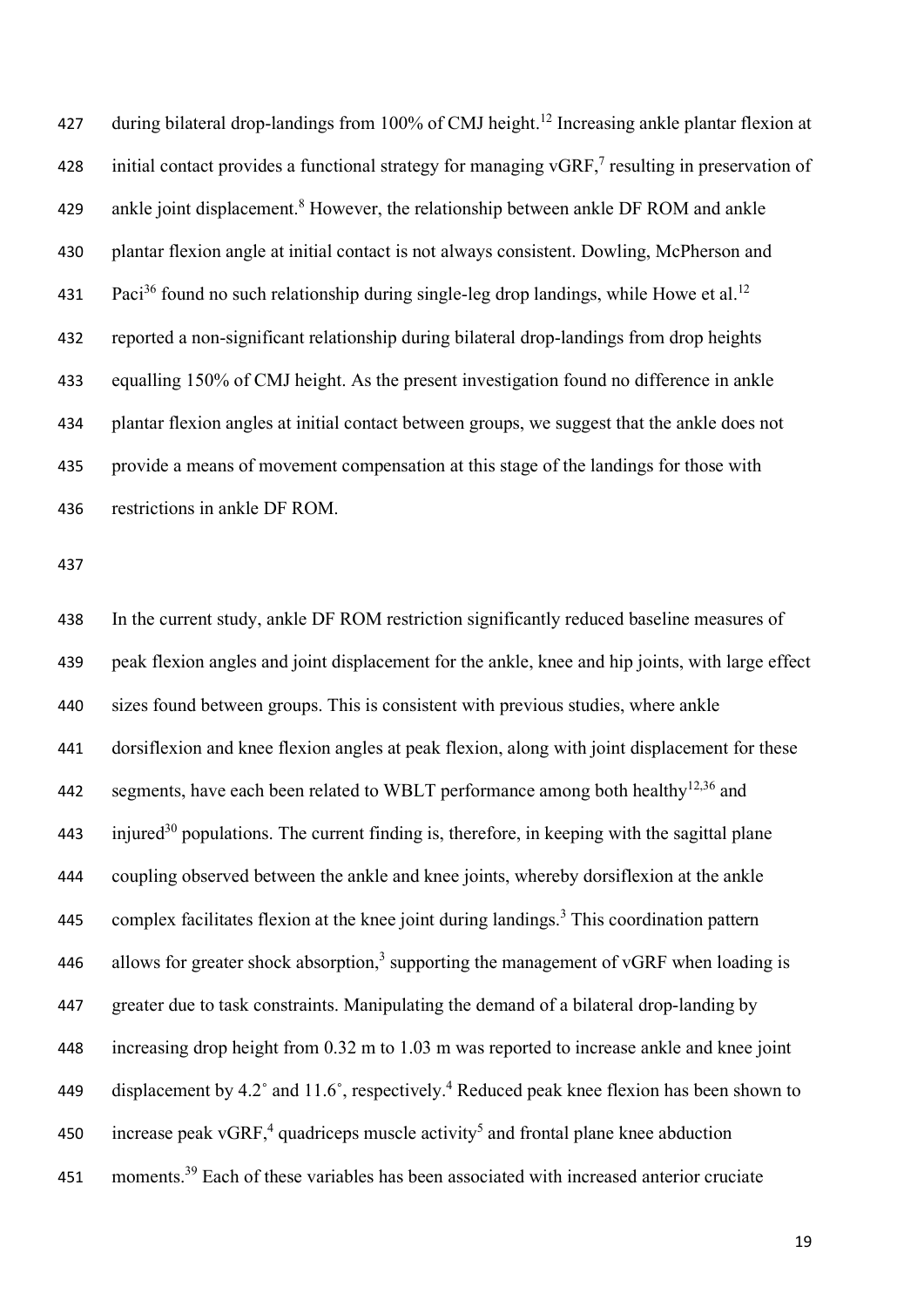452 ligament injury risk.<sup>40</sup> Therefore, limitations in ankle DF ROM may cause individuals to adopt landing strategies that could potentially cause knee ligament injury.

 This is the first investigation, to our knowledge, that has shown restrictions in ankle DF ROM significantly reduces hip flexion angles at peak flexion and hip flexion joint displacement 457 during bilateral landings in a healthy and athletic population. During both unilateral<sup>36</sup> and 458 bilateral landings, ankle DF ROM has a small relationship with hip flexion angles at the 459 moment of peak flexion  $(r = -0.23 \text{ to } -0.28)$ . In the current study, we found that the restricted group had lower peak hip flexion angles, with a mean difference of 16.3º compared to the normal group. Furthermore, mean hip joint displacement was 14.7˚ less for the restricted group. The hip joint has been shown to provide an important contribution to the dissipation of 463 forces during landing tasks,<sup>3</sup> with a vital role for managing vGRF when landing from higher drop heights.<sup>4</sup> As a result, restrictions in ankle DF ROM potentially limits the hip joint's capacity to contribute to vGRF attenuation during landings, particularly from greater drop heights.

 We found no difference for kinetic measures of landing performance between the restricted and normal group. Studies exploring the relationship between ankle DF ROM and kinetic variables have been inconclusive. A number of studies have found no significant relationship 471 for ankle DF ROM and peak vGRF, time to peak vGRF and loading rate.<sup>12-14</sup> However, Fong et al.<sup>11</sup> did identify a moderate negative relationship between ankle DF ROM and peak vGRF during a jump-landing task. It has been proposed that the frontal plane compensations in the 474 lower extremity reported by Whitting et al.<sup>14</sup> and Malloy et al.<sup>13</sup> may provide a strategy that 475 assists in preserving the descent of the centre of mass to allow for vGRF attenuation.<sup>12</sup>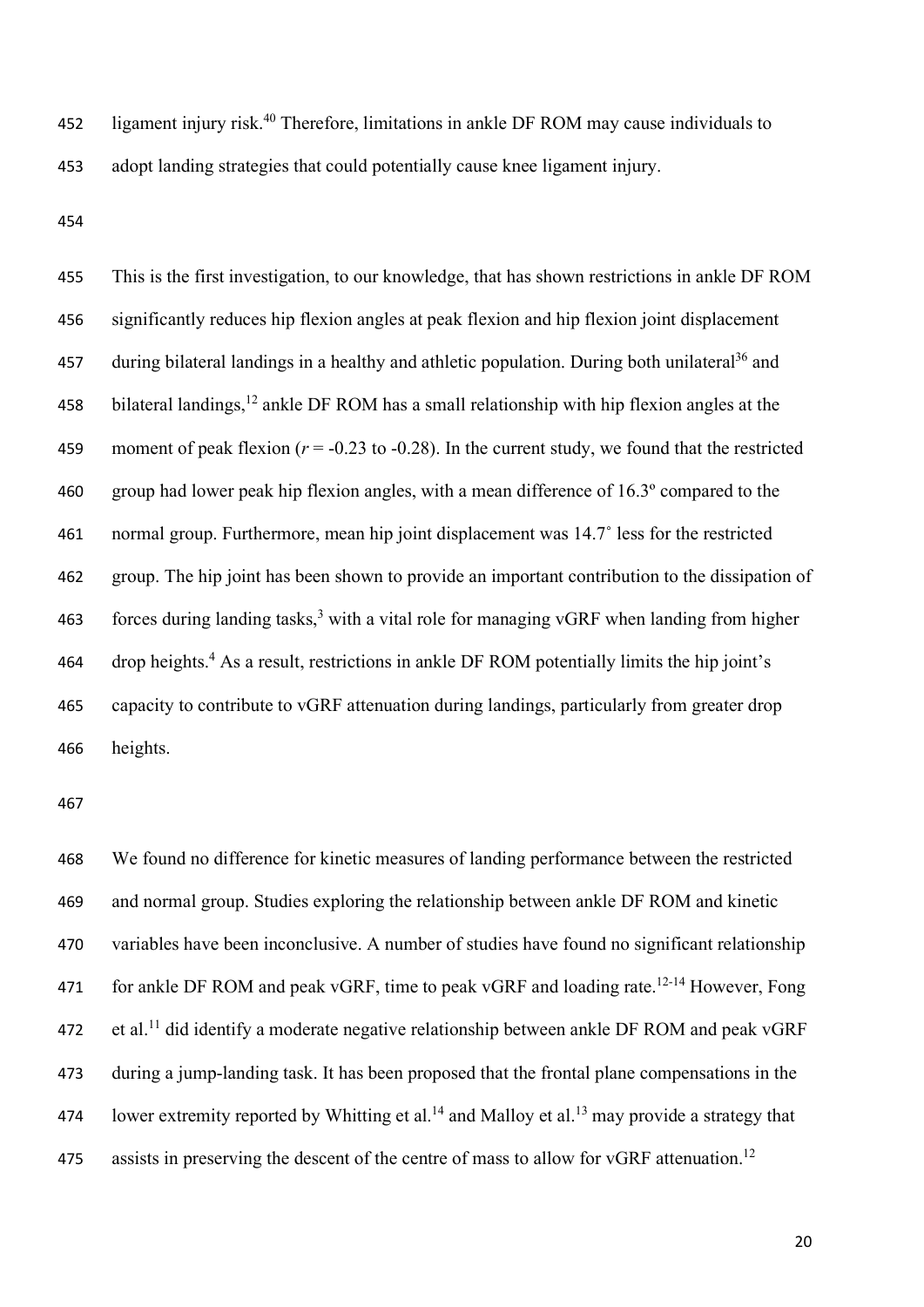However, the data reported here challenges this suggestion, with FPPA for both groups showing no significant difference. The present findings indicate kinetic variables associated with landing performance are unlikely to be regulated exclusively by angular joint displacement or postures at specific time points (i.e. peak flexion) in lower extremity. Peak 480 vGRF has been negatively correlated with angular velocity for the knee  $(r = -0.60)$  and hip 481 joint  $(r = -0.45)$  at initial contact during a stop-jump task.<sup>41</sup> Similarly, increased eccentric 482 work performed by the knee and hip extensors<sup>4</sup> and increased muscular activity prior to initial 483 contact<sup>42</sup> also contributes to energy dissipation and aids in the attenuation of peak vGRF. Therefore, variables such as knee and hip angular velocity at initial contact and the eccentric work performed by the knee extensors may compensate for the reduced lower extremity joint displacement caused by restrictions in ankle DF ROM, resulting in the management of peak vGRF during landings. These findings indicate that ankle DF ROM may alter the requirements during landings for lower extremity strength qualities, due to a limited capacity to flex the knee and hip joints following ground contact. However, this suggestion is speculative, with research required to establish whether restricted ankle DF ROM demands greater rates of force development to effectively manage peak vGRF during landings.

 The second major aim of this study was to investigate the effect of exercise-induced fatigue on landing mechanics in individuals with restricted ankle DF ROM. In this regard, another primary finding was the difference found between groups in ankle joint coordination during landings after an acute bout of exercise-induced fatigue. We found moderate and large effects for post-intervention ankle joint angle at peak flexion and ankle joint displacement respectively. These findings suggest that the restricted group was unable to access additional ankle dorsiflexion when performing landings in a fatigued state (Figure 1). This was in contrast to the normal group, who increased peak ankle dorsiflexion by 2.7˚ and ankle joint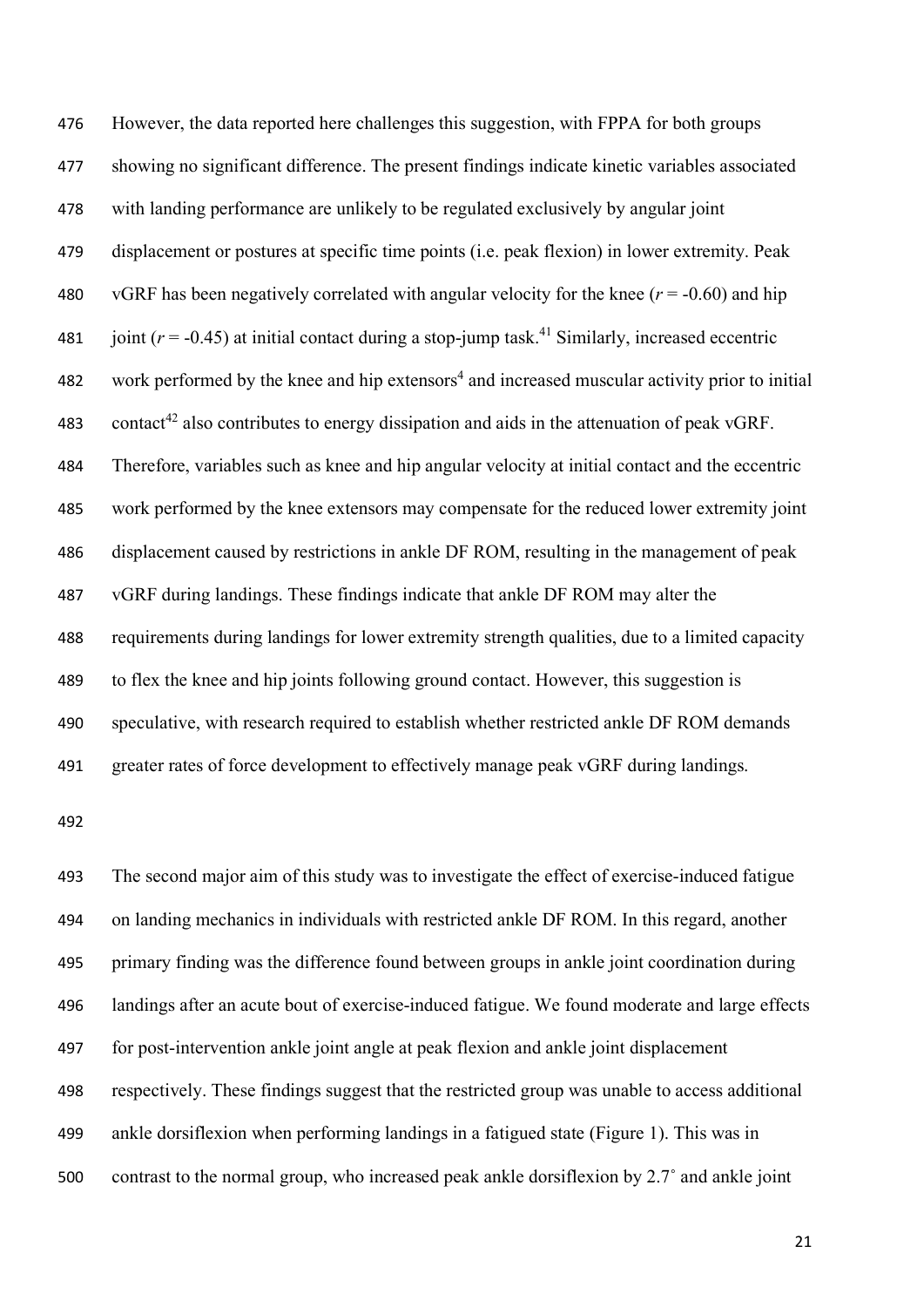displacement by 2.4˚ when acutely fatigued. However, no differences were found when comparing groups and the effect of fatigue for the knee or hip joints for any kinematic measure associated with landing performance. Furthermore, no differences between groups were identified for any kinetic variable analysed following the fatigue protocol. Whether such small differences in peak flexion angles and joint displacement at the ankle are functionally relevant is unknown. As both groups were still able to access greater joint displacement at the knee and hip during landings it seems that the additional ankle DF ROM used by the normal group played no role in facilitating motion at the proximal segments.

 Another consideration is whether 2D video analysis is able to detect such differences in 511 landing strategy. Howe et al.<sup>28</sup> investigated the reliability of using 2D video analysis for bilateral drop-landings from drop heights equating to 150% of maximum CMJ height and reported minimal detectable change values for ankle dorsiflexion angle at peak flexion and ankle joint displacement were 6.8˚ and 6.0˚, respectively. As differences for the normal group following fatigue protocol did not exceed these thresholds it may be that the change in joint kinematics for this group can be defined as 'real'. Therefore, individuals with restrictions in ankle DF ROM are no more constrained in their ability to adjust their landing strategy when fatigued, than individuals with normal ankle mobility. These findings suggest the presence of ankle DF ROM hypomobility does not exponentially increase injury risk when performing landings in a fatigued state.

 This study is not without potential limitations. Firstly, this investigation used 2D video analysis to measure kinematic variables at distinct time points during bilateral-landings. While three-dimensional motion capture is considered the gold standard, many practitioners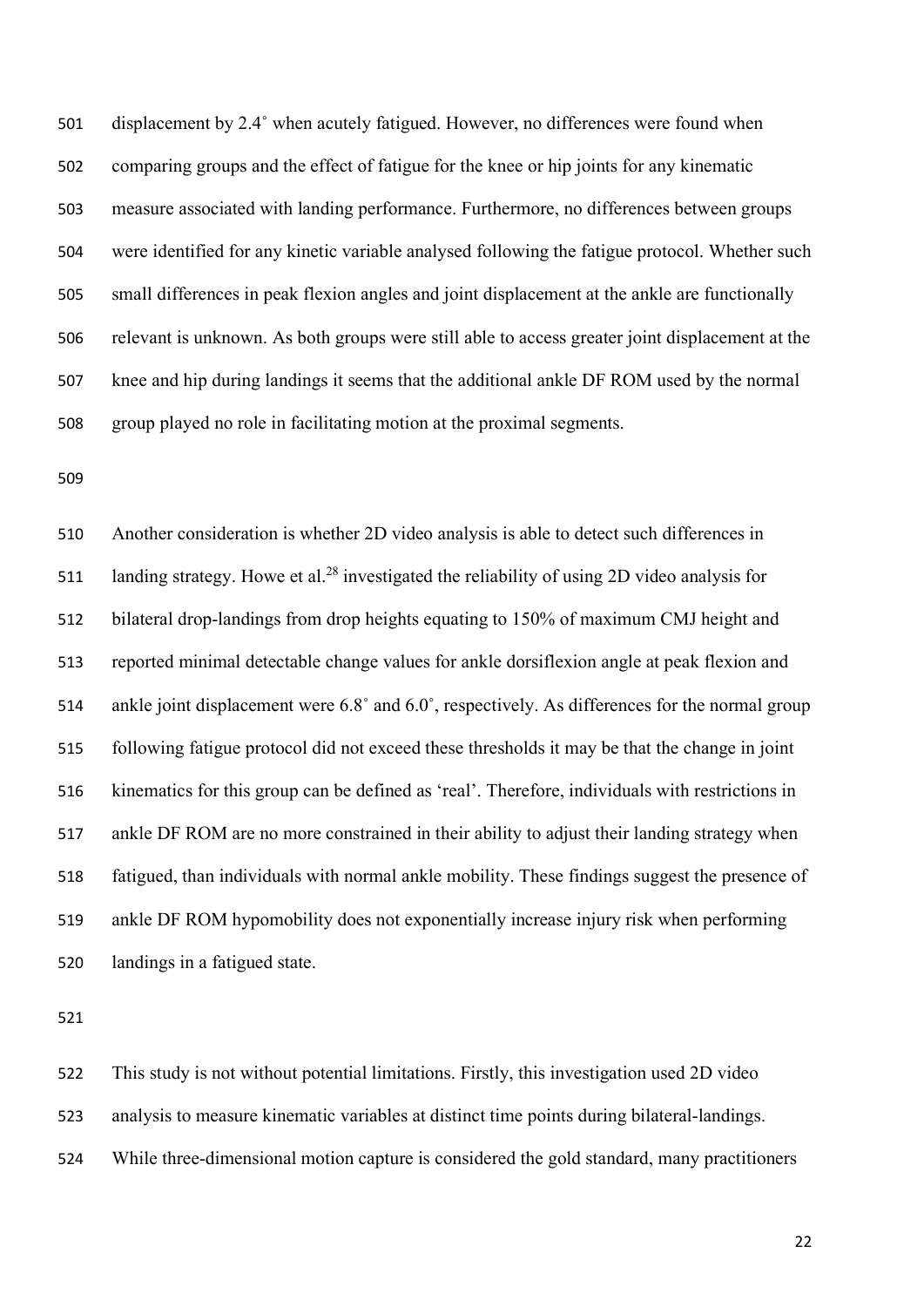do not have access to such equipment in practical environments. The technologies used in this study are readily accessible in clinical settings and, consequently, provide clear practical application. Additionally, all kinematic measures presented in this investigation have shown 528 acceptable within-session reliability, with CV% ranging between  $1.1-11.4\%$ <sup>28</sup> Intra-rater 529 reliability has also been reported, with typical error values  $\leq 1.5^\circ$  for all measures.<sup>12</sup> Another limitation was that our investigation did not control for menstrual cycle status for female 531 participants, which has been shown to affect joint laxity and landing mechanics.  $44$  As a result, it is possible that the differences found in our investigation may have been influenced by the menstrual cycle, which should be controlled for in future research.

### **CONCLUSION**

 Individuals who have restricted ankle DF ROM based on their performance of closed-chain activities adopt different landing strategies compared to non-restricted controls. In particular, individuals with functional limitations in ankle DF ROM use less ankle motion relative to controls during bilateral drop-landing landings. This is further exaggerated with the addition of fatigue, although these differences must be interpreted with caution due to the sensitivity of 2D video analysis for detecting changes in landing kinematics. At the knee, individuals compensate for reduced peak knee flexion angles by landing in a more extended posture at initial contact, in an attempt to maintain knee angular joint displacement and limit peak vGRF to a manageable level. This is also the first investigation to demonstrate that restrictions in ankle DF ROM affect sagittal plane hip kinematics during bilateral landings, with reduced peak flexion angles and angular joint displacement at the hip. As restrictions in ankle DF ROM appear to promote landing strategies that are more extended and stiffer in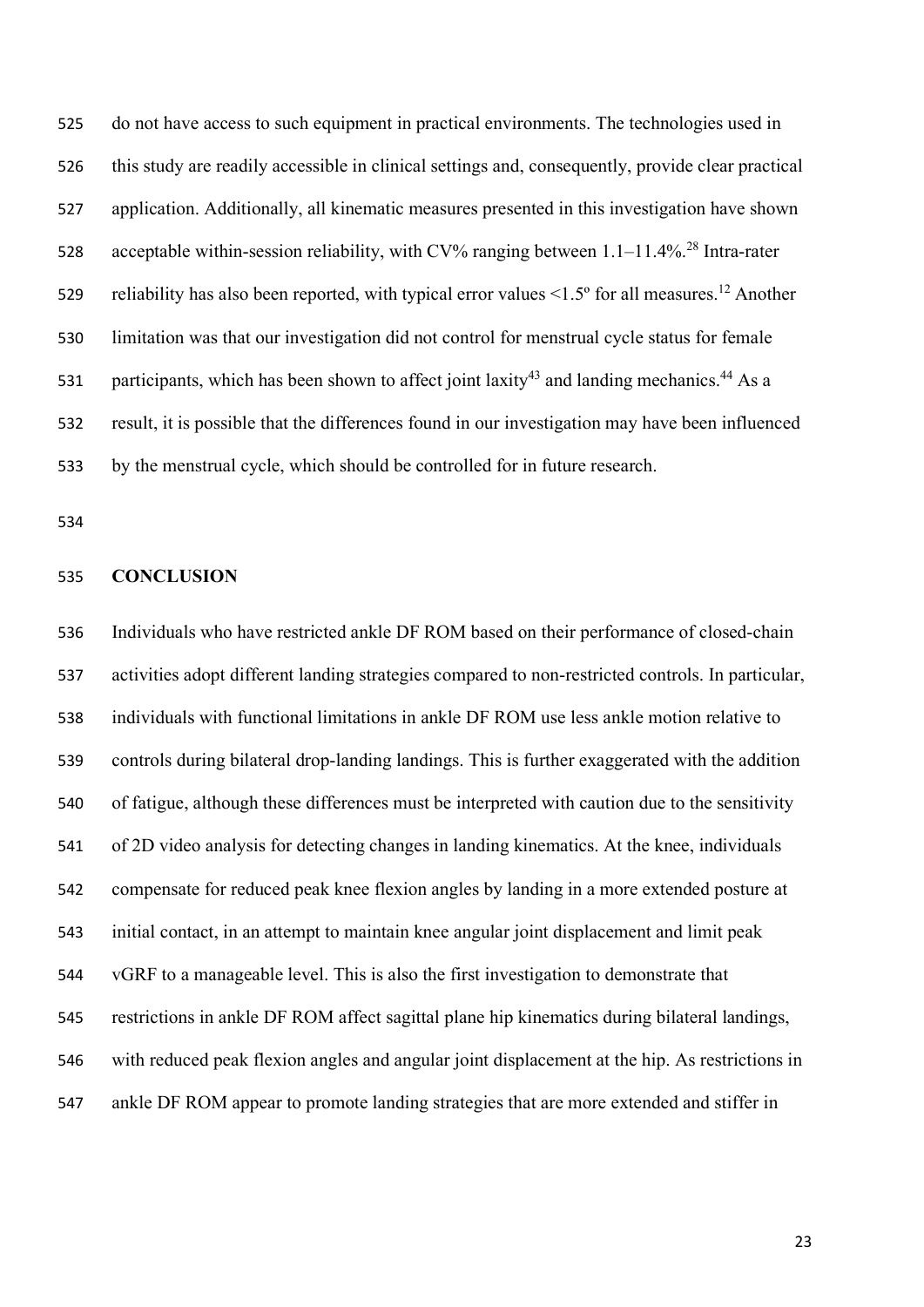- nature, injury risk may be increased during landing tasks for individuals with limited ankle
- DF ROM.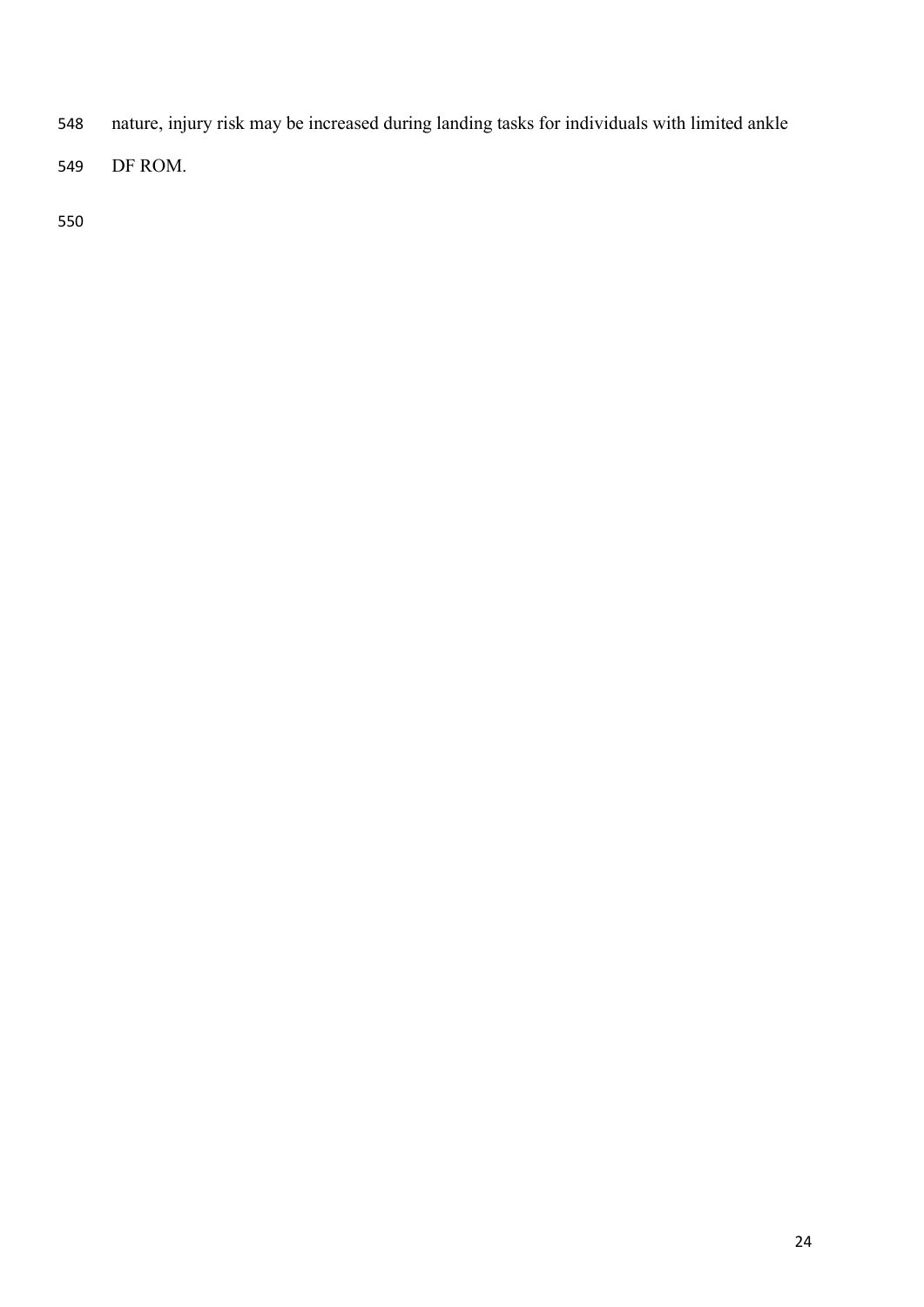#### **REFERENCES**

- 1. Yanci J, Camara J. Bilateral and unilateral vertical ground reaction forces and leg asymmetries in soccer players. *Biol Sport.* 2016;33:179-183.
- 2. Hewett TE, Myer GD, Ford KR, Heidt Jr RS, Colosimo AJ, McLean SG, Van den
- Bogert AJ, Paterno MV, Succop P. Biomechanical measures of neuromuscular control and valgus loading of the knee predict anterior cruciate ligament injury risk in female athletes: a prospective study. *Am J Sports Med*. 2005;33:492-501.
- 3. Yeow C, Lee P, Goh J. Non-linear flexion relationships of the knee with the hip and ankle, and their relative postures during landing. *Knee*. 2011;18:323-328.
- 4. Zhang S, Bates B, Dufek J. Contributions of lower extremity joints to energy dissipation during landings. *Med Sci Sports Exerc.* 2000;32:812-819.
- 5. Blackburn J, Padua D. Sagittal-plane trunk position, landing forces, and quadriceps electromyographic activity. *J Athl Train*. 2009;44:174-179.
- 6. Chappell JD, Yu B, Kirkendall DT, Garrett WE. A comparison of knee kinetics
- between male and female recreational athletes in stop-jump tasks. *Am J Sports Med*. 2002;30:261-267.
- 7. Rowley M, Richards J. Increasing plantar flexion angle during landing reduces vertical ground reaction forces, loading rates and the hip's contribution to support moment within participants. *J Sports Sci.* 2015;33:1922-1931.
- 8. Begalle R, Walsh M, McGrath M, Boling M, Blackburn J, Padua, D. Ankle dorsiflexion displacement during landing is associated with initial contact kinematics but not joint displacement. *J Appl Biomech*. 2015;31:205-210.
- 9. Hewett T, Myer G, Ford K. Anterior cruciate ligament injuries in female athletes: Part 1, mechanisms and risk factors. *Am J Sports Med.* 2006;34:299-311.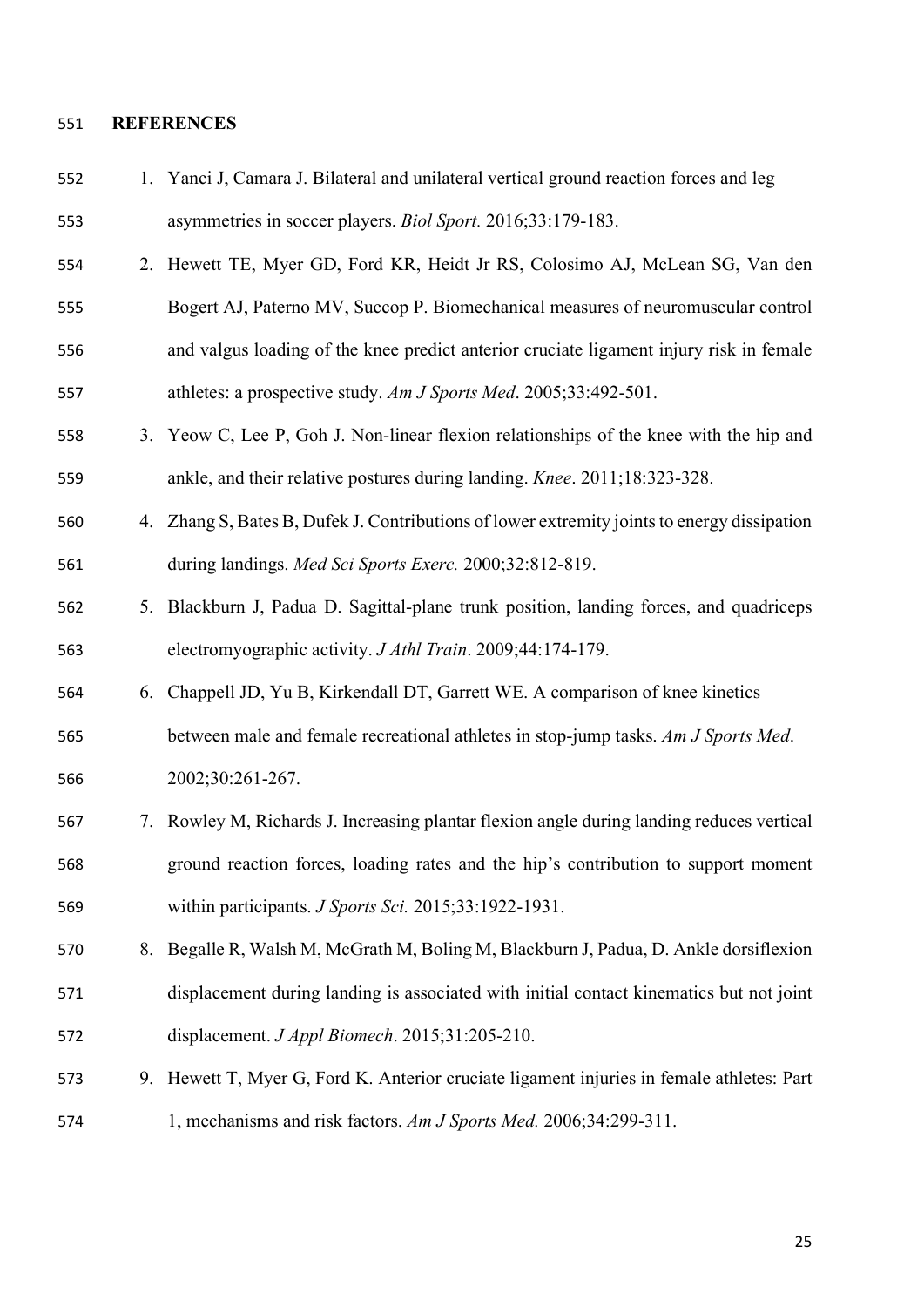| 575 | 10. Dierks TA, Manal KT, Hamill J, Davis I. Lower extremity kinematics in runners with      |
|-----|---------------------------------------------------------------------------------------------|
| 576 | patellofemoral pain during a prolonged run. Med Sci Sports Exerc. 2011;43:693-700.          |
| 577 | 11. Fong C, Blackburn J, Norcross M, McGrath M, Padua D. Ankle-dorsiflexion range of        |
| 578 | motion and landing biomechanics. <i>J Athl Train</i> . 2011;46:5-10.                        |
| 579 | 12. Howe LP, Bampouras TM, North J, Waldron M. Ankle dorsiflexion range of motion is        |
| 580 | associated with kinematic but not kinetic variables related to bilateral drop-landing       |
| 581 | performance at various drop heights. Hum Mov Sci. 2019;64:320-328.                          |
| 582 | 13. Malloy P, Morgan A, Meinerz C, Geiser C, Kipp K. The association of dorsiflexion        |
| 583 | flexibility on knee kinematics and kinetics during a drop vertical jump in healthy female   |
| 584 | athletes. Knee Surg Sports Traumatol Arthrosc. 2015;23:3550-3555.                           |
| 585 | 14. Whitting JW, Steele JR, McGhee DE, Munro BJ. Dorsiflexion capacity affects              |
| 586 | Achilles tendon loading during drop-landings. Med Sci Sports Exerc. 2011;43:706-            |
| 587 | 713.                                                                                        |
| 588 | 15. Fousekis K, Tsepis E, Vagenas, G. Intrinsic risk factors of noncontact ankle sprains in |
| 589 | soccer: a prospective study on 100 professional players. Am J Sports Med.                   |
| 590 | 2012;40:1842-1850.                                                                          |
| 591 | 16. Borotikar BS, Newcomer R, Koppes R, McLean SG. Combined effects of fatigue and          |
| 592 | decision making on female lower limb landing postures: central and peripheral               |
| 593 | contributions to ACL injury risk. Clin Biomech. 2008;23:81-92.                              |
| 594 | 17. Zadpoor AA, Nikooyan AA. The effects of lower-extremity muscle fatigue on the           |
| 595 | vertical ground reaction force: a meta-analysis. Proc Inst Mech Eng H. 2012;226:579-        |
| 596 | 588.                                                                                        |
| 597 | 18. Weinhandl JT, Smith JD, Dugan EL. The effects of repetitive drop jumps on impact        |
|     |                                                                                             |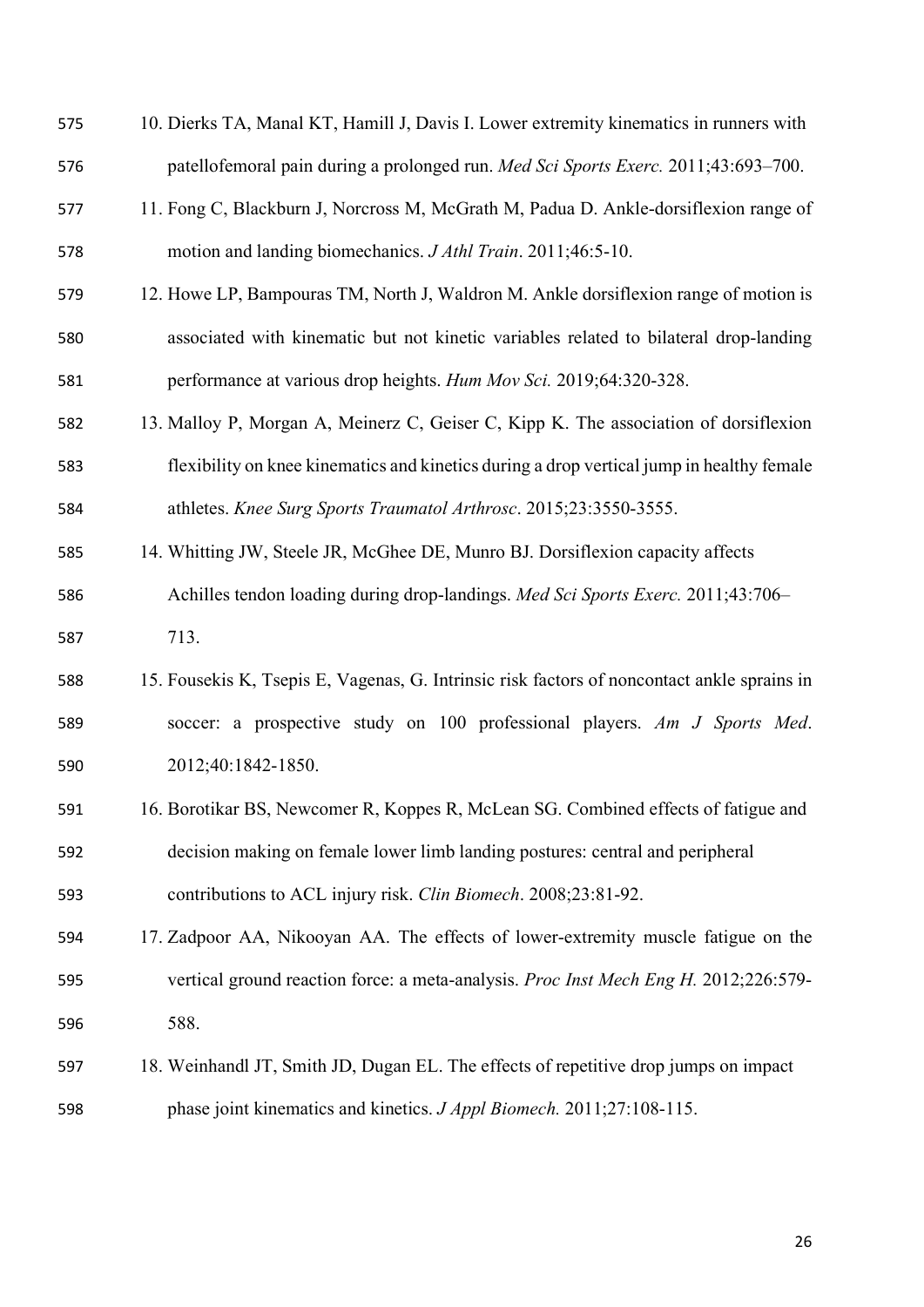| 599 | 19. Madigan M, Pidcoe P. Changes in landing biomechanics during a fatiguing landing        |
|-----|--------------------------------------------------------------------------------------------|
| 600 | activity. J Electromyogr Kinesiol. 2003;13:491-498.                                        |
| 601 | 20. James C, Scheuermann B, Smith M. Effects of two neuromuscular fatigue protocols on     |
| 602 | landing performance. J Electromyogr Kinesiol. 2010;20:667-675.                             |
| 603 | 21. Rabin A, Kozol, Z. Utility of the overhead squat and forward arm squat in screening    |
| 604 | for limited ankle dorsiflexion. <i>J Strength Cond Res.</i> 2017;31:1251-1258.             |
| 605 | 22. Dill KE, Begalle RL, Frank BS, Zinder SM, Padua DA. Altered knee and ankle             |
| 606 | kinematics during squatting in those with limited weight-bearing-lunge ankle-              |
| 607 | dorsiflexion range of motion. <i>J Athl Train</i> . 2014;49:723-732.                       |
| 608 | 23. Howe LP, Bampouras TM, North JM, Waldron M. Within-session reliability for inter-      |
| 609 | limb asymmetries in ankle dorsiflexion range of motion during the weight-bearing           |
| 610 | lunge test. Int J Sports Phys Ther. 2020;15:64-73.                                         |
| 611 | 24. Dingenen B, Malfait B, Vanrenterghem J, Robinson M, Verschueren S, Staes F. Can        |
| 612 | two-dimensional measured peak sagittal plane excursions during drop vertical jumps         |
| 613 | help identify three-dimensional measured joint moments?. Knee. 2015;22:73-79.              |
| 614 | 25. Munro A, Herrington L, Carolan M. Reliability of 2-dimensional video assessment of     |
| 615 | frontal-plane dynamic knee valgus during common athletic screening tasks. J Sport          |
| 616 | Rehabil. 2012;21:7-11.                                                                     |
| 617 | 26. Lindenberg KM, Carcia CR. The influence of heel height on vertical ground reaction     |
| 618 | force during landing tasks in recreationally active and athletic collegiate females. Int J |
| 619 | Sports Phys Ther. 2013;8:1-8.                                                              |
| 620 | 27. Payton CJ. Motion analysis using video. In: C. J. Payton CJ, Bartlett RM, ed.          |
| 621 | Biomechanical Evaluation of Movement in Sport and Exercise. New York: Routledge;           |
| 622 | 2007;8-32.                                                                                 |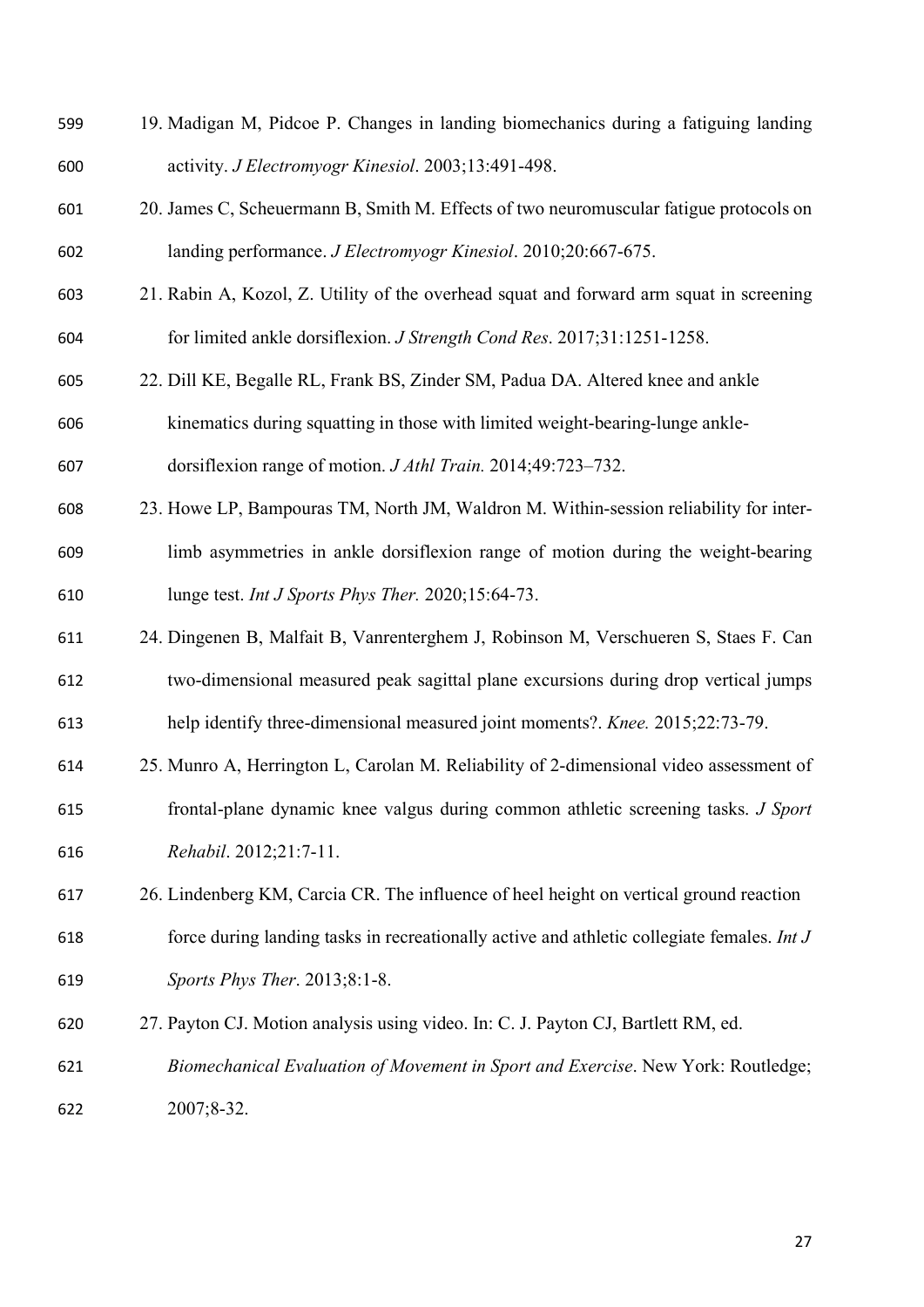| 623 | 28. Howe LP, Bampouras TM, North J, Waldron M. Reliability of two-dimensional                            |
|-----|----------------------------------------------------------------------------------------------------------|
| 624 | measures associated with bilateral drop-landing performance. Mov Sport Sciences.                         |
| 625 | Epub ahead of print. 2019.                                                                               |
| 626 | 29. Roewer BD, Ford KR, Myer GD, Hewett TE. The 'impact' of force filtering cut-off                      |
| 627 | frequency on the peak knee abduction moment during landing: artefact or                                  |
| 628 | 'artifiction'?. Br J Sports Med. 2008;48:464-468.                                                        |
| 629 | 30. Hoch M, Farwell K, Gaven S, Weinhandl J. Weight-bearing dorsiflexion range of                        |
| 630 | motion and landing biomechanics in individuals with chronic ankle instability. J Athl                    |
| 631 | Train. 2015;50:833-839.                                                                                  |
| 632 | 31. Howe LP, North JS, Waldron M, Bampouras TM. Reliability of independent kinetic                       |
| 633 | variables and measures of inter-limb asymmetry associated with bilateral drop-landing                    |
| 634 | performance. Int J Phys Educ Fitness Sports. 2018;7:32-47.                                               |
| 635 | 32. Cohen J. Statistical power analysis for the behavioural sciences. 2 <sup>nd</sup> ed. Hillsdale, NJ: |
| 636 | Lawrence Erlbaum Associates, Inc;1988.                                                                   |
| 637 | 33. de Boer MR, Waterlander WE, Kuijper LD, Steenhuis IH, Twisk JW. Testing for                          |
| 638 | baseline differences in randomized controlled trials: an unhealthy research behavior                     |
| 639 | that is hard to eradicate. Int J Behav Nutr Phys Act. 2015;12:4.                                         |
| 640 | 34. Zhang S, Paul J, Nantha-Aree M, Buckley N, Shahzad U, Cheng J, DeBeer J,                             |
| 641 | Winemaker M, Wismer D, Punthakee D, Avram V. Empirical comparison of four                                |
| 642 | baseline covariate adjustment methods in analysis of continuous outcomes in                              |
| 643 | randomized controlled trials. Clin Epidemiol. 2014;6:227.                                                |
| 644 | 35. Hurlbert SH, Levine RA, Utts J. Coup de grâce for a tough old bull: "Statistically                   |
| 645 | significant" expires. Am Statistician. 2019;73:352-357.                                                  |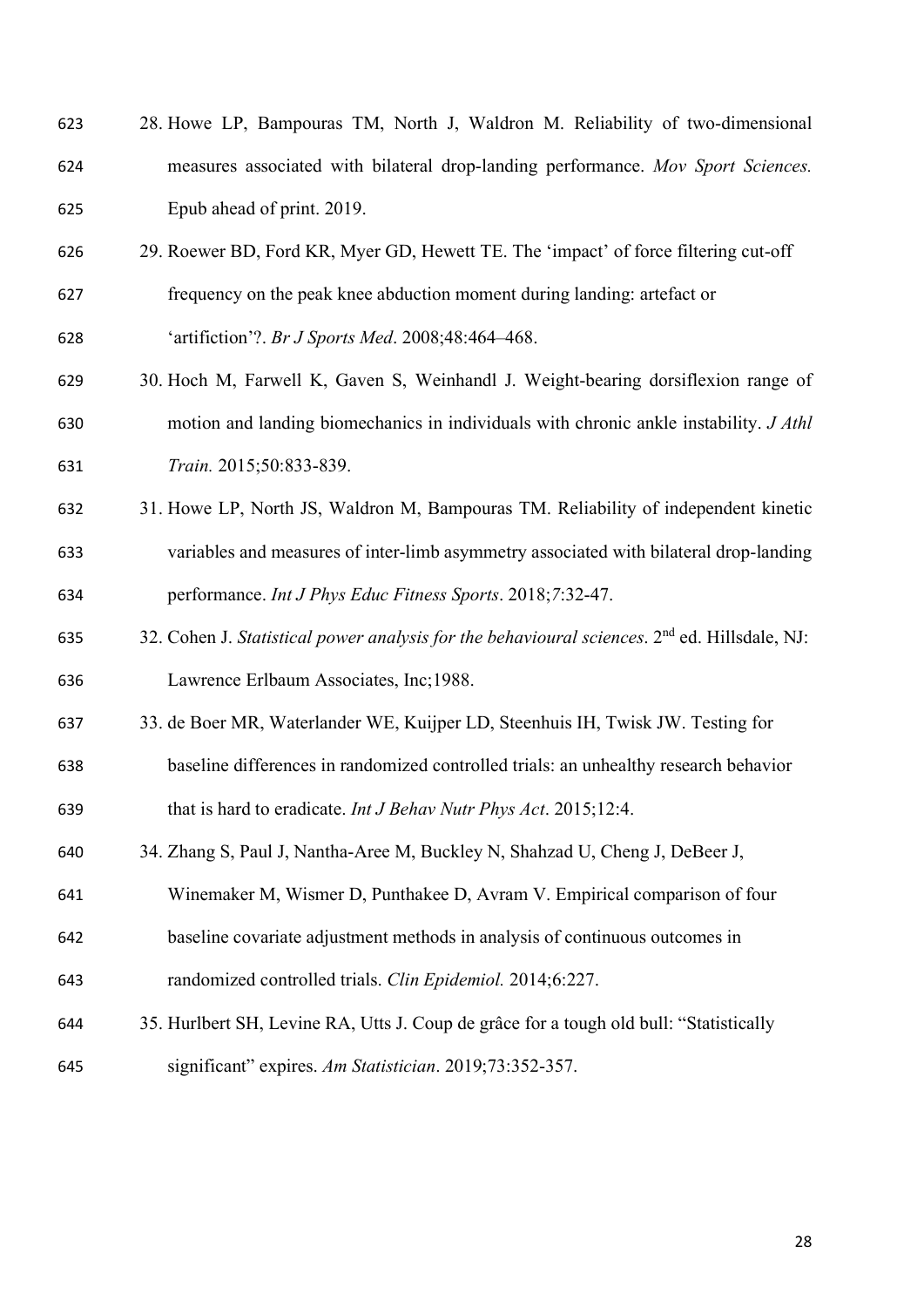- 36. Dowling B, McPherson AL, Paci JM. Weightbearing ankle dorsiflexion range of
- motion and sagittal plane kinematics during single leg drop jump landing in healthy male athletes. *J Sports Med Phys Fitness.* 2018;58:867-874.
- 37. Krosshaug T, Nakamae A, Boden BP, Engebretsen L, Smith G, Slauterbeck JR, Hewett
- TE, Bahr R. Mechanisms of anterior cruciate ligament injury in basketball: video analysis of 39 cases. *Am J Sports Med*. 2007;35:359-367.
- 38. Boden BP, Sheehan FT, Torg JS, Hewett, TE. Noncontact anterior cruciate ligament injuries: mechanisms and risk factors. *J Am Acad Orthop Surg*. 2010;18:520–527.
- 39. Pollard C, Sigward S, Powers C. Limited hip and knee flexion during landing is associated with increased frontal plane knee motion and moments. *Clin Biomech*. 2010;25:142-146.
- 40. Renstrom P, Ljungqvist A, Arendt E, Beynnon B, Fukubayashi T, Garrett W, Georgoulis T, Hewett TE, Johnson R, Krosshaug T, Mandelbaum B. Non-contact ACL injuries in female athletes: an International Olympic Committee current concepts statement. *Br J Sports Med.* 2008;42:394-412.
- 41. Yu B, Lin C, Garrett W. Lower extremity biomechanics during the landing of a stop-jump task. *Clin Biomech*. 2006;21:297-305.
- 42. Devita P, Skelly WA. Effect of landing stiffness on joint kinetics and energetics in the lower extremity. *Med Sci Sports Exerc.* 1992;24:108-115.
- 43. Shultz SJ, Sander TC, Kirk SE, Perrin DH. Sex differences in knee joint laxity change across the female menstrual cycle. *J Sports Med Phys Fitness*. 2005;45:594-603.
- 44. Cesar GM, Pereira VS, Santiago PR, Benze BG, da Costa PH, Amorim CF, Serrão
- FV. Variations in dynamic knee valgus and gluteus medius onset timing in non-
- athletic females related to hormonal changes during the menstrual cycle. *Knee*.
- 2011;18:224-30.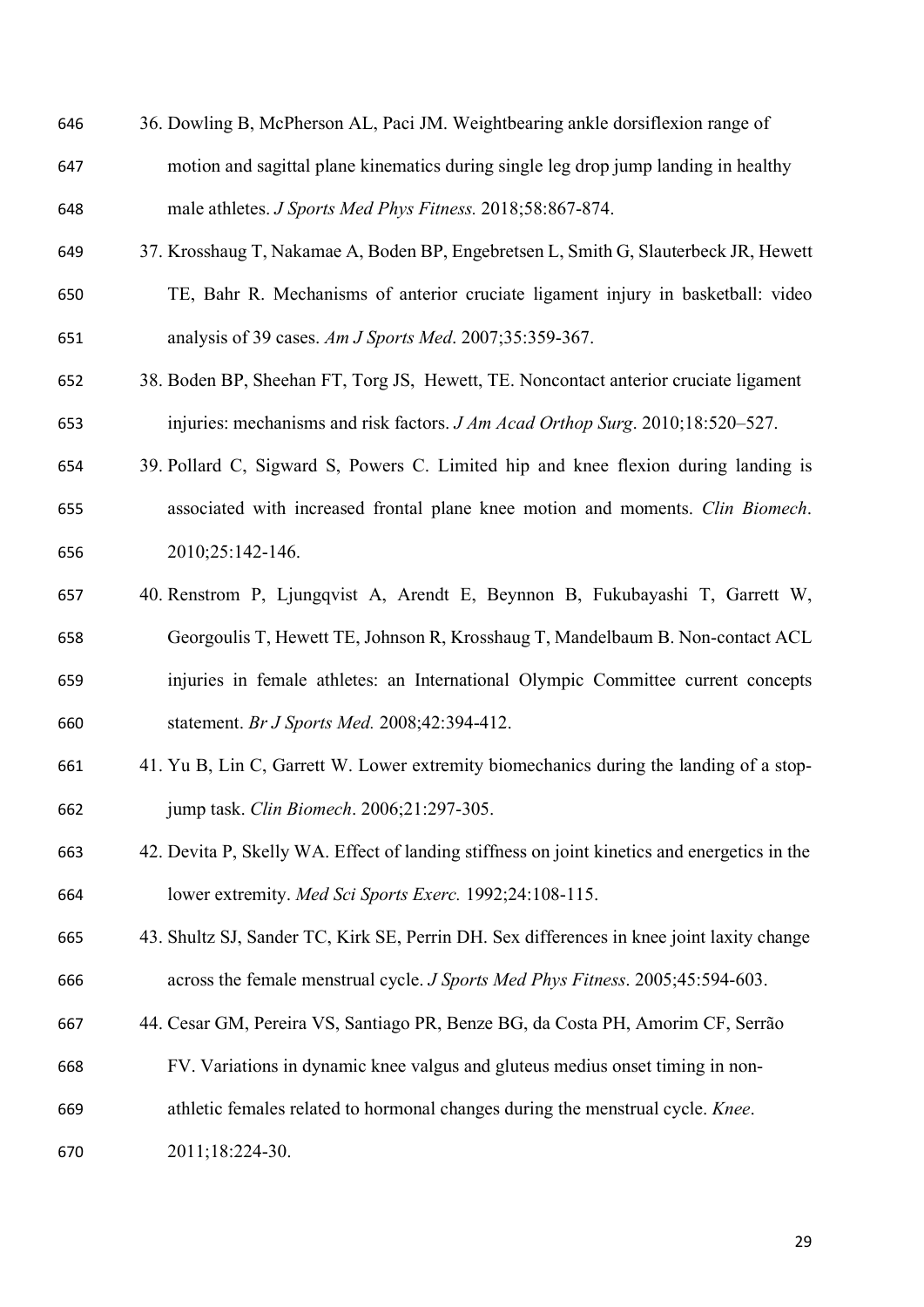

 **Figure 1.** Group differences for kinematic measures of bilateral drop-landing performance following the fatigue protocol A) initial contact, B) peak flexion and C) sagittal plane joint 674 displacement. Values represent differences from baseline testing. Means  $\pm$  SD.  $*$  Between-675 group difference  $(P < 0.05)$ .